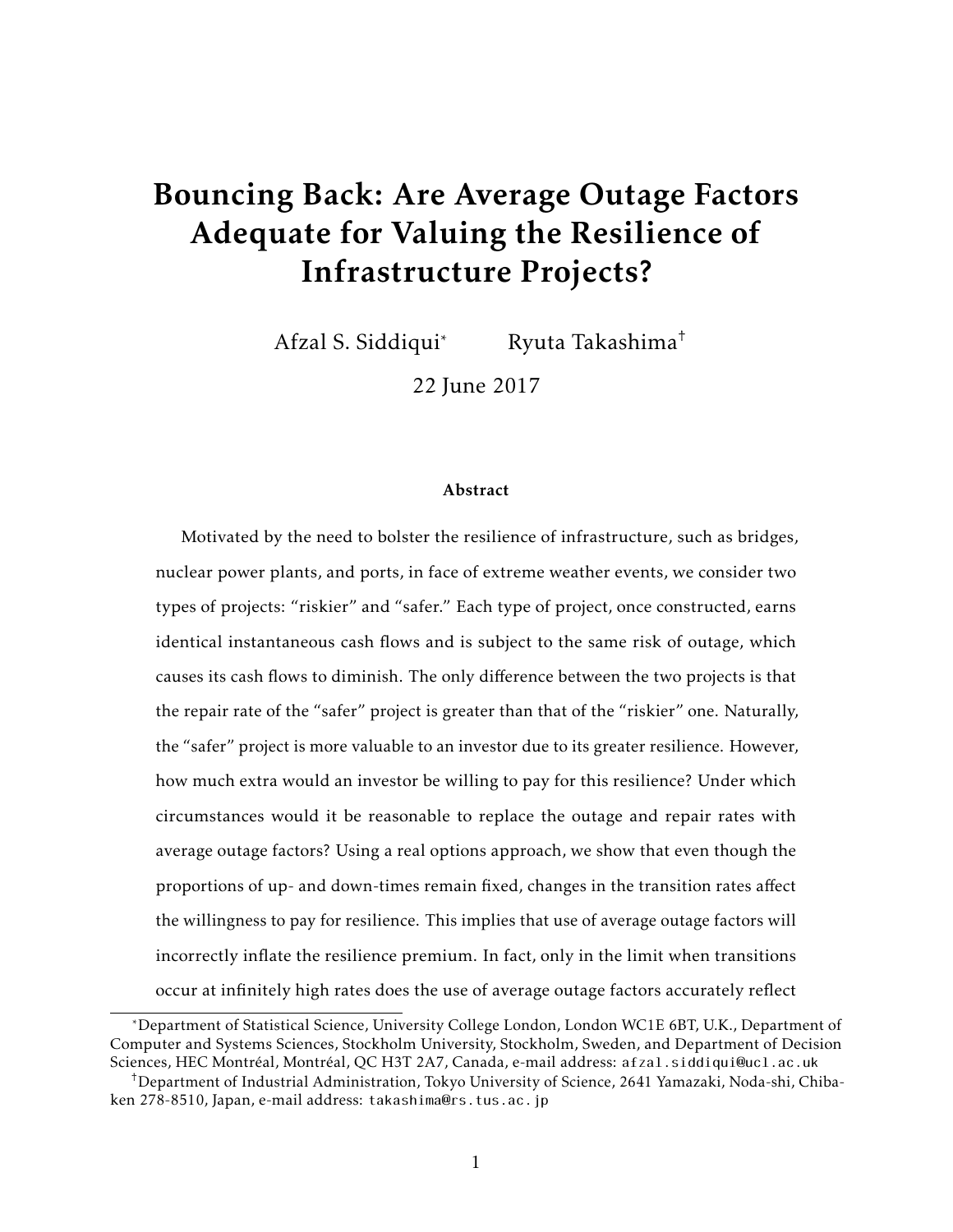the investor's willingness to pay for resilience. Somewhat paradoxically, very frequent transitions reflect a situation in which average outage factors may be used.

*Index terms—* OR in environment and climate change, real options, investment analysis

#### 1 Introduction

The occurrence of extreme weather events, such as floods and hurricanes, driven by climate change has become frequent. This poses risks for many infrastructure projects, such as bridges, nuclear power plants, and ports, which are necessarily located in areas prone to flooding or landslides. In fact, a U.S. Environmental Protection Agency white paper [\(EPA](#page-18-0) , [2008\)](#page-18-0) stressed the need for adaptation measures that would bolster the resilience of ports specifically. Some of the impacts of climate change that it outlines are increased water levels and more severe storms. In response to these threats, adaptation measures posited by the white paper are protective seawalls and reinforcement of existing structures against stronger winds. Aware of its vulnerability to climate change, the County of Miami-Dade has invested in such measures as part of its Local Mitigation Strategy [\(Miami-Dade](#page-17-0) , [2016\)](#page-17-0). Out of the \$170 million earmarked for projects in 2015, over \$10 million went towards the construction of a new seawall for the Miami Seaport along with the installation of concrete panels for greater resilience.

Naturally, we would conclude that a safer project, i.e., one that is able to resume operations more quickly after a contingency such as the newly retrofitted Miami Seaport, would be more valuable to an investor due to its greater resilience.<sup>[1](#page-1-0)</sup> However, how much extra would such an investor be willing to pay for this resilience? In much of the analysis of the impacts of climate change and the benefits of adaptation or mitigation measures, this question is addressed by determining expected welfare based on probability estimates

<span id="page-1-0"></span><sup>&</sup>lt;sup>1</sup> Resilience is defined by the Resilience Alliance [\(Walker et al.,](#page-18-1) [2004\)](#page-18-1) as "...the capacity of a system to absorb disturbance and reorganize while undergoing change so as to still retain essentially the same function, structure, identity, and feedbacks."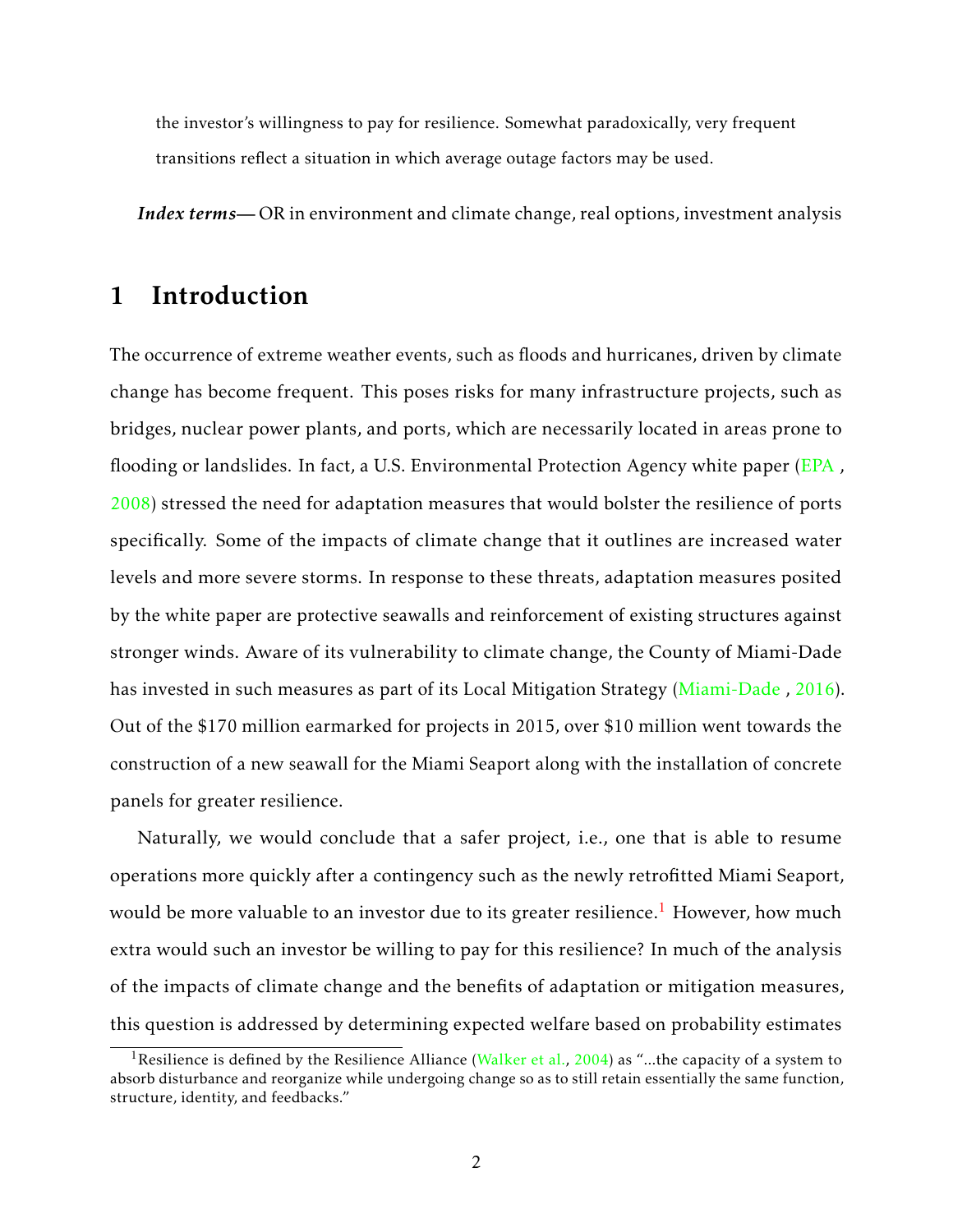of catastrophes, i.e., regime switches in an ecosystem [\(Walker et al.,](#page-18-2) [2010\)](#page-18-2). More recent work takes an experimental economics approach to ascertain consumers' willingness to pay for more resilience [\(Richter and Weeks,](#page-17-1) [2016\)](#page-17-1).

Yet, in these approaches, adaptation measures simply reduce the impact of damage from environmental factors. Via a now-or-never net present value (NPV) analysis that uses average outage factors, we first show that the willingness to pay for more resilient infrastructure depends only on the ratio of the outage and repair rates. Since adoption of such infrastructure is likely to be carried out by commercial decision makers (even if they use public funds) who will be concerned about the timing of the investment, under which circumstances would it be reasonable to replace the outage and repair rates with average outage factors in an economic analysis of resilience? Using a real options approach as suggested in [Whitten et al.](#page-18-3) [\(2012\)](#page-18-3), we demonstrate that even though the proportion of up- and down-times remains fixed, changes in the transition rates affect the willingness to pay for resilience. This implies that use of average outage factors will incorrectly overestimate the resilience premium. Intuitively, using average outage factors means complete elimination of the risk, whereas a resilience measure can only mitigate the risk. In fact, only in the limit when transitions occur at infinitely high rates will the use of average outage factors accurately reflect the investor's willingness to pay for resilience.

The rest of this paper is organised as follows. Section [2](#page-3-0) discusses related work in order to provide context for our analysis. We develop the main mathematical model and derive analytical results in Section [3](#page-4-0) for each type of project. Section [4](#page-11-0) uses numerical examples to illustrate the insights, while Section [5](#page-15-0) summarises the work and offers directions for future research. All proofs of the propositions may be found in the appendix.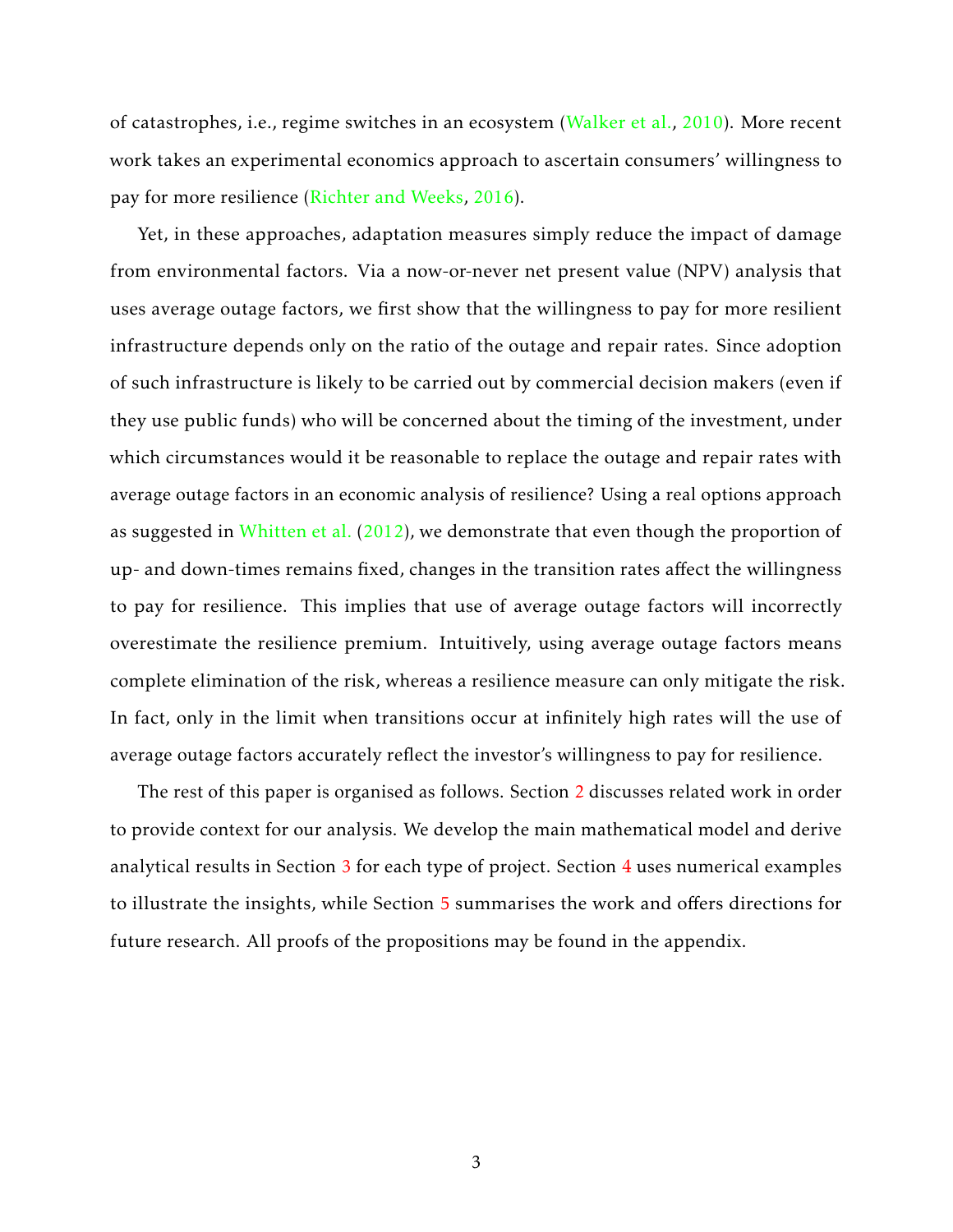#### <span id="page-3-0"></span>2 Related Work

In contrast to the now-or-never NPV approach, the real options framework enables a decision maker to account for flexibility over investment timing and operations when undertaking the initial adoption [\(Dixit and Pindyck,](#page-17-2) [1994\)](#page-17-2). The canonical setup assumes that the revenue from the completed project is exogenous, e.g., a geometric Brownian motion (GBM), and that cash flows from operations continue indefinitely after investment. Variations to the latter assumption posit that physical risk may cause the installed project to depreciate with subsequent re-investment options available to the decision maker. Ch. 6 of [Dixit and Pindyck](#page-17-2) [\(1994\)](#page-17-2) demonstrates that closed-form analytical solutions are possible in this context when physical outages occur according to a Poisson process. In the context of technology adoption under uncertainty, [Farzin et al.](#page-17-3) [\(1998\)](#page-17-3) and [Doraszelski](#page-17-4)  $(2001)$  determine the optimal strategy of a firm that may upgrade to a new version given that technological performance advances randomly. [Grenadier and Weiss](#page-17-5) [\(1997\)](#page-17-5) examine alternative adoption strategies under both economic and technological uncertainty with finite upgrade opportunities, whereas [Malchow-Møller and Thorsen](#page-17-6) [\(2005\)](#page-17-6) extend the framework to consider infinite upgrade opportunities. Motivated by the problem of replacing wind turbines, [Chronopoulos and Siddiqui](#page-16-0) [\(2015\)](#page-16-0) extend the analysis of [Grenadier and Weiss](#page-17-5) [\(1997\)](#page-17-5) to derive further insights about the impact of the economic and technological uncertainties on the value of alternative adoption strategies. Likewise in the context of renewable energy investment, [Boomsma et al.](#page-16-1) [\(2012\)](#page-16-1) and [Adkins and Paxson](#page-16-2) [\(2016\)](#page-16-2) examine the impact of policy risk on technology choice.

A more general treatment of alternative investment strategies under uncertainty is taken up by Décamps et al.  $(2006)$ . Considering two mutually exclusive projects with values depending on a common underlying price following a GBM, they show that, in contrast to an earlier analysis by [Dixit](#page-16-4) [\(1993\)](#page-16-4), the waiting region may be dichotomous. In particular, for an intermediate price range and with a relatively low level of volatility in the underlying price, it may be desirable to wait for more information before investing in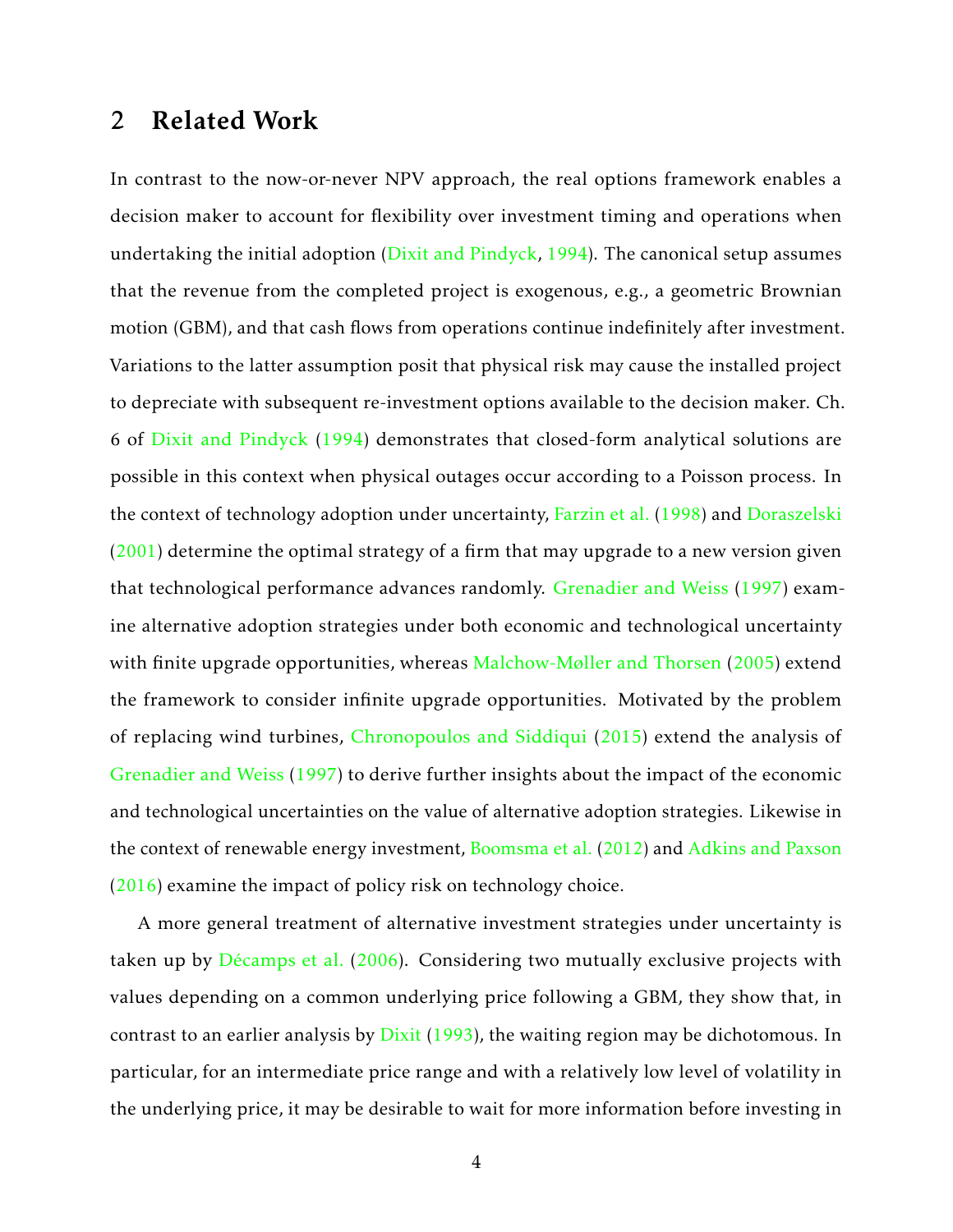the larger (smaller) project if the price increases (decreases) sufficiently. The analysis of alternative investment strategies (direct and stepwise) is conducted by [Kort et al.](#page-17-7) [\(2010\)](#page-17-7) for the same project. Somewhat surprisingly, although the stepwise strategy is more valuable, its relative advantage over the direct strategy diminishes as uncertainty increases. In effect, relatively high volatility in the underlying payoff tends to delay investment of any kind, thereby narrowing the benefit of using a stepwise strategy. [Siddiqui and Takashima](#page-18-4) [\(2012\)](#page-18-4) extend such an analysis to a duopolistic setting.

Our contribution to the literature is similar in spirit to that of [Kort et al.](#page-17-7) [\(2010\)](#page-17-7): we aim to determine the premium that an investor would be willing to pay in order to select one type of project over another. The main difference is that while two investment strategies were their focus, our aim is to determine an investor's the willingness to pay for resilience. Thus, in addition to modelling economic uncertainty via a GBM, we include the physical risk to an infrastructure project via a Poisson process. Consequently, we are able to cast the value of resilience in terms of an investment premium and illustrate why it is important to model physical risk explicitly in project valuation as opposed to via average outage factors.

#### <span id="page-4-0"></span>3 Mathematical Model and Analytical Results

#### 3.1 Assumptions

Consider two types of infrastructure projects,  $i \in \{R, S\}$ , where *R* stands for "riskier" and *S* for "safer." Each type of project, once constructed, earns identical instantaneous cash flows of  $\pi^{i}(P_{t}) = P_{t} - k$  in state 1 (Fig. [1\)](#page-5-0) at time  $t \ge 0$ , where  $dP_{t} = \alpha P_{t} dt + \sigma P_{t} dz_{t}$  is the GBM describing the exogenous revenues earned from operations,  $k > 0$  is the operating cost,  $I^i$ is the investment cost for project type *i*,  $\alpha \ge 0$  is the annual drift rate,  $\sigma \ge 0$  is the annual volatility, and *ξ i* is the optimal investment threshold for project *i*. All cash flows and rates are in real terms.

Each project is subject to the same physical outage at rate  $\lambda_1$ , which causes its cash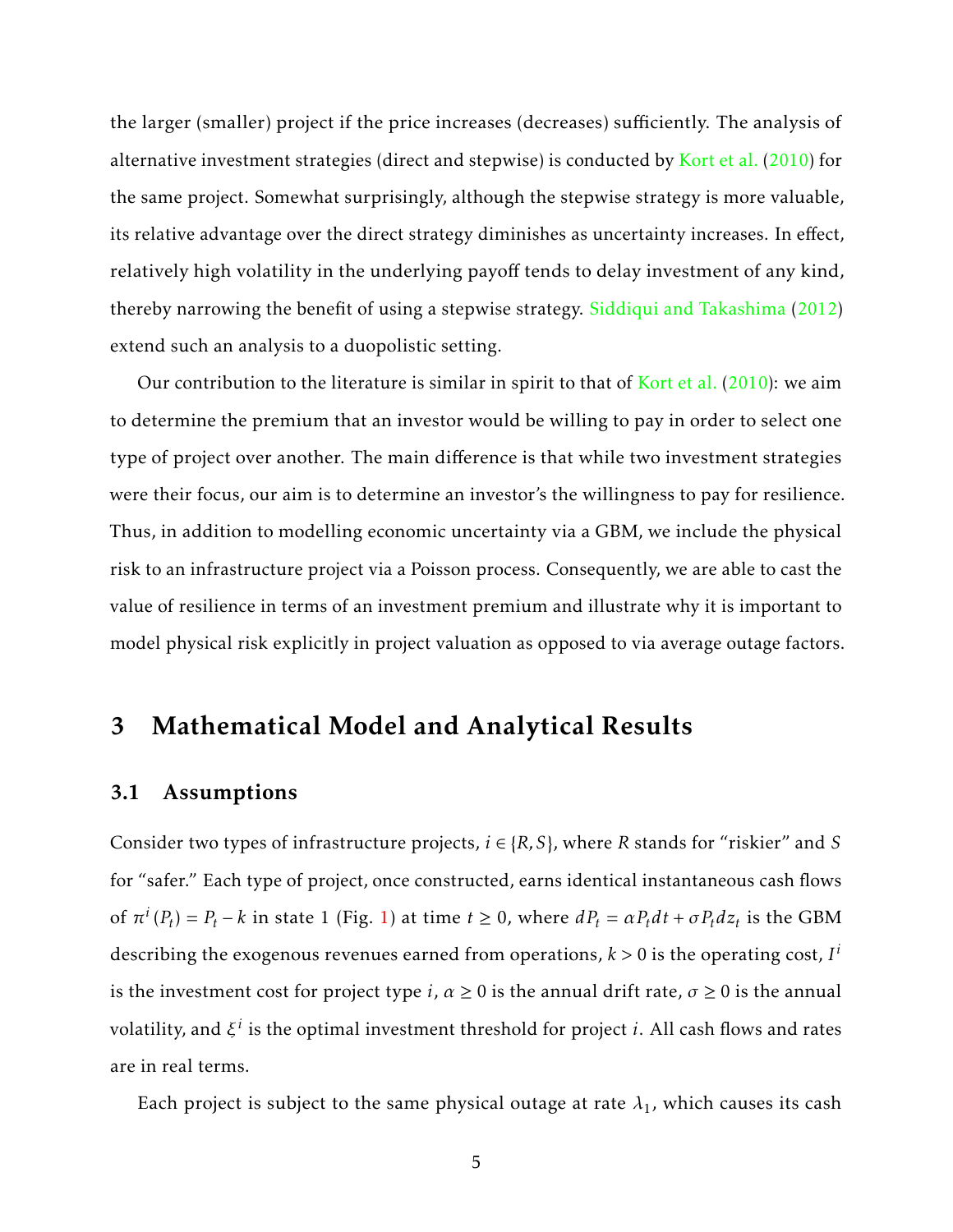<span id="page-5-0"></span>

Figure 1: State-transition diagram for a project with physical risk

flows to diminish to  $\pi^i(P_t) = -s$  in state 2, where  $s > k$  represents the costs associated with repairs. The only difference between the two projects is that the repair rate of project *S*, *λ S*  $\frac{S}{2}$  > 0, is greater than that of project *R*,  $\lambda_2^R$  $\frac{R}{2}$  > 0. In the analysis, we assume no switching options after a project of a certain type has been constructed. This is because infrastructure projects such as bridges, nuclear power plants, and ports cannot be easily modified once constructed, especially for purely economic reasons.

#### <span id="page-5-1"></span>3.2 Project Valuation with Average Outage Factors

Instead of modelling the risk of physical failures in a real options valuation of each project, suppose that a firm were to use average outage factors. Specifically, this means that for each project *i*, the proportions representing time spent in states 1 and 2, i.e.,  $\frac{\lambda_2^i}{\lambda_1^i}$  $\frac{\lambda_2^i}{\lambda_1 + \lambda_2^i}$  and  $\frac{\lambda_1}{\lambda_1 + \lambda_2^i}$ , would be used to determine average cash flows (Fig. [2\)](#page-7-0). Thus, the average instantaneous cash flow for project *i* after investment is  $\bar{\pi}^i(P_t) = \left(\frac{\lambda_2^i}{\lambda_1 + \lambda_2^i}\right)$  $λ_1 + λ_2^i$  $(P_t - k) - \left(\frac{\lambda_1}{\lambda_1 + k}\right)$  $λ_1 + λ_2^i$  *s*. Consequently, the expected discounted value of project *i* at some arbitrary price, *P >* 0, using a subjective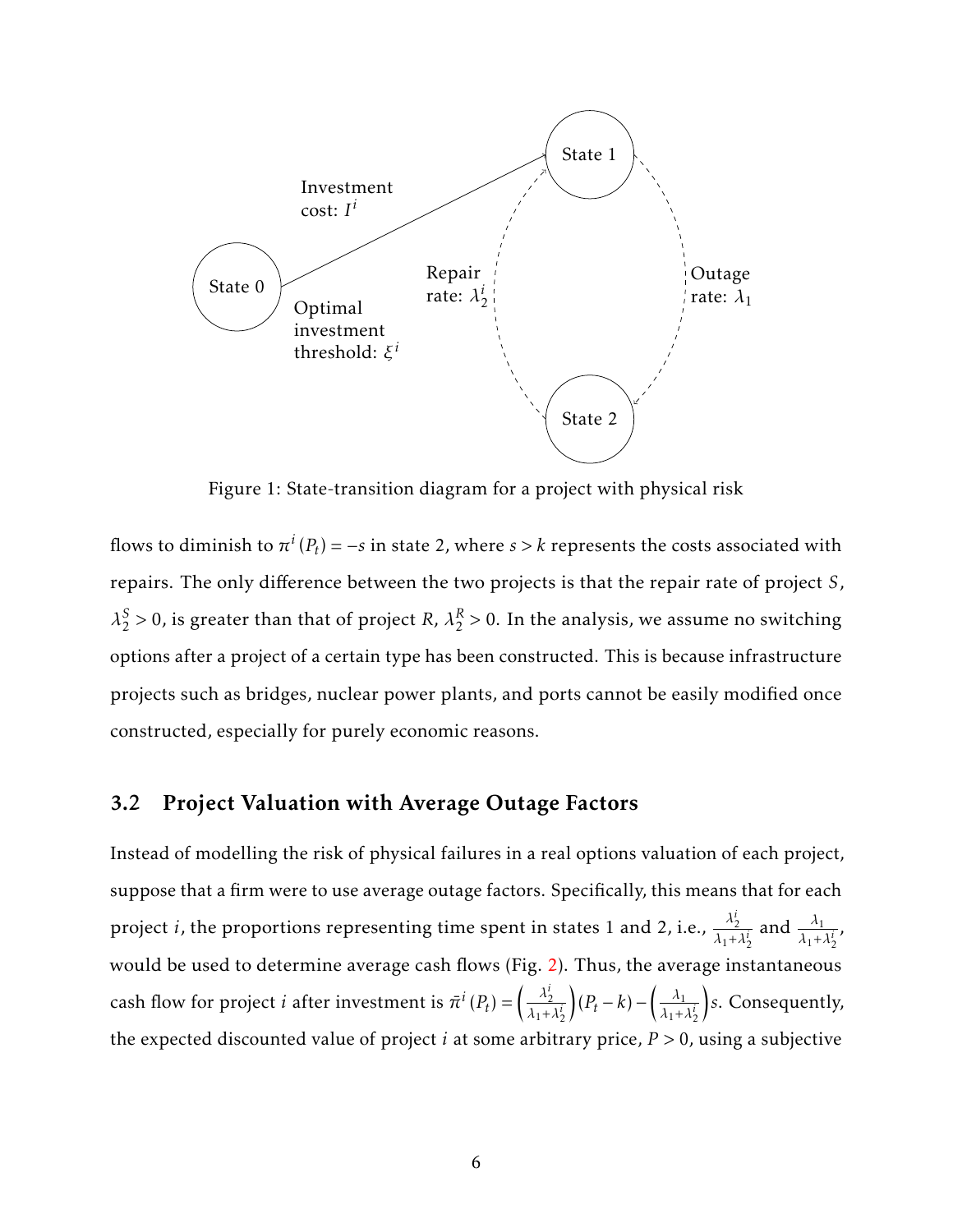discount rate,  $\rho > \alpha$ , with average outage factors is:

$$
\bar{V}_{1}^{i}(P) = \mathbb{E}_{P} \left[ \int_{0}^{\infty} \bar{\pi}^{i} (P_{t}) e^{-\rho t} dt \right]
$$
\n
$$
\Rightarrow \bar{V}_{1}^{i}(P) = \left( \frac{\lambda_{2}^{i}}{\lambda_{1} + \lambda_{2}^{i}} \right) \frac{P}{(\rho - \alpha)} - \frac{\left( \lambda_{2}^{i} k + \lambda_{1} s \right)}{\left( \lambda_{1} + \lambda_{2}^{i} \right) \rho} \tag{1}
$$

Via dynamic programming [\(Dixit and Pindyck,](#page-17-2) [1994\)](#page-17-2), the value of the option to invest in project *i* from state 0 may be found as:

<span id="page-6-0"></span>
$$
\bar{V}_0^i(P) = \bar{a}_0^i P^{\beta_1}, \tag{2}
$$

where  $\beta_1 > 1$  is the root of the following characteristic quadratic:

<span id="page-6-1"></span>
$$
\frac{1}{2}\sigma^2\beta(\beta-1) + \alpha\beta - \rho = 0
$$
\n(3)

The optimal investment threshold for project *i* is:

$$
\bar{\xi}^{i} = \left(\frac{\beta_{1}}{\beta_{1}-1}\right) \frac{(\rho - \alpha)}{\lambda_{2}^{i}} \left[ I^{i} \left(\lambda_{1} + \lambda_{2}^{i}\right) + \frac{\left(\lambda_{2}^{i} k + \lambda_{1} s\right)}{\rho} \right]
$$
(4)

The endogenous constant in Eq. [\(2\)](#page-6-0) is:

$$
\bar{a}_0^i = \frac{1}{\beta_1} \left( \frac{\lambda_2^i}{\lambda_1 + \lambda_2^i} \right) \frac{\left( \bar{\xi}^i \right)^{1 - \beta_1}}{\left( \rho - \alpha \right)} \tag{5}
$$

The latter two are obtained via standard value-matching and smooth-pasting conditions between  $\bar{V}_0^i(P)$  and  $\bar{V}_1^i(P) - I^i$  at  $P = \bar{\xi}^i$ .

Suppose now that we would like to determine how much extra an investor would be willing to pay for project type *S* rather than *R*. Keeping constant the investment cost of project type *R* and the expected discounted operating costs of the two projects, i.e.,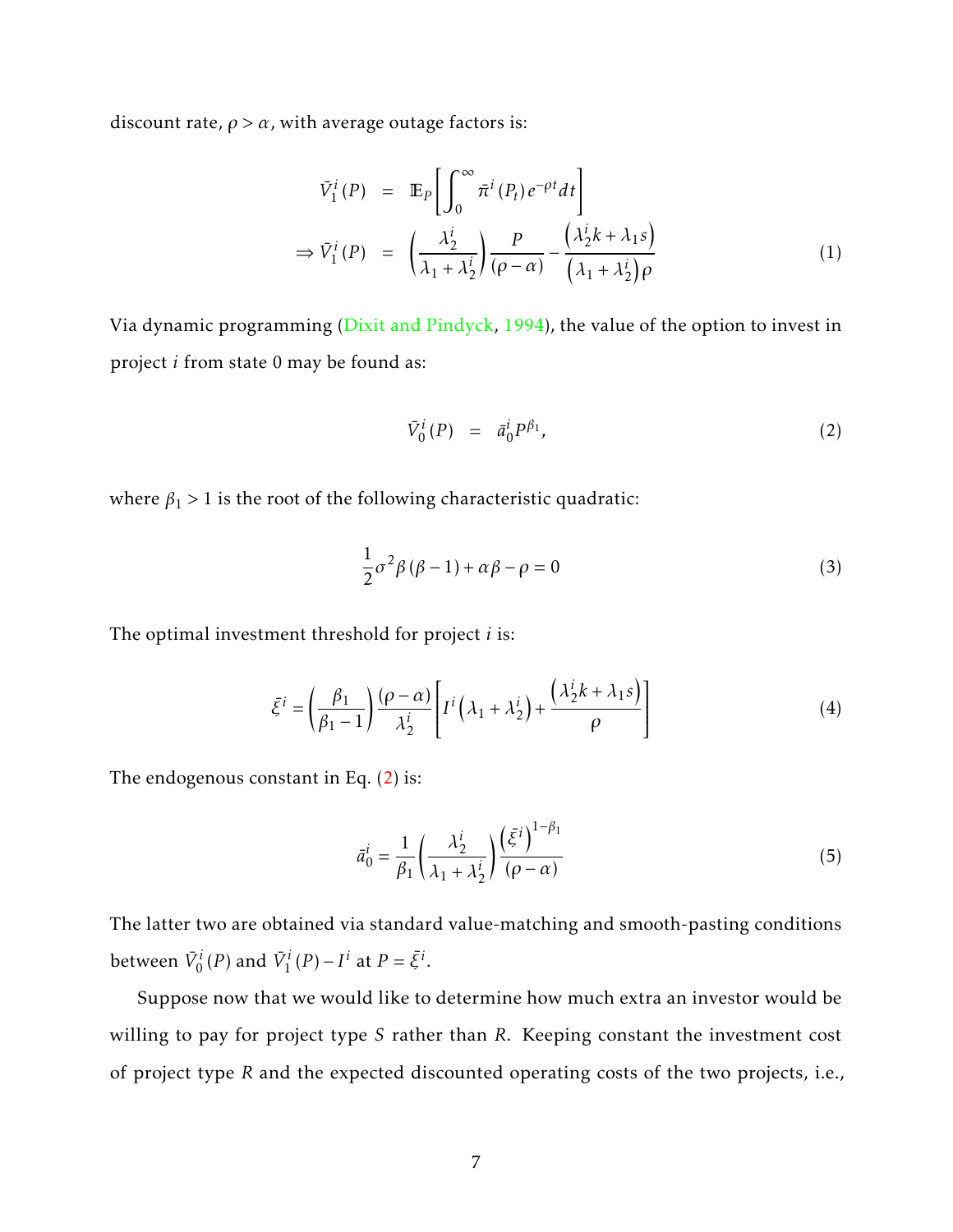<span id="page-7-0"></span>

Figure 2: Cash flows during a typical cycle

 $(\lambda_2^i k + \lambda_1 s)$  $\frac{(\lambda_2 k + \lambda_1 s)}{(\lambda_1 + \lambda_2^i)\rho}$ , we have the degree of freedom only to increase  $I^S$  until it hits a critical threshold,  $\overline{I}$ , such that the investor is indifferent between the two types of projects. In other words, we force  $\bar{a}_0^R$  $_0^R$  to equal  $\bar{a}_0^S$  $\frac{5}{0}$  and determine the resilience premium, *κ*̃:

<span id="page-7-1"></span>**Proposition 1.** 
$$
\bar{\kappa} \equiv \frac{\left[\bar{I} + \frac{\left(\lambda_2^S k + \lambda_1 s\right)}{\left(\lambda_1 + \lambda_2^S\right)\rho}\right]}{\left[r^R + \frac{\left(\lambda_2^S k + \lambda_1 s\right)}{\left(\lambda_1 + \lambda_2^S\right)\rho}\right]} = \begin{cases} \frac{\lambda_2^S}{\left(\lambda_1 + \lambda_2^S\right)} & \frac{\beta_1}{\beta_1 - 1} \\ \frac{\lambda_2^R}{\left(\lambda_1 + \lambda_2^R\right)} & \end{cases}
$$

In a now-or-never NPV analysis*,* the corresponding resilience premium,  $\bar{\kappa}^{NPV}$ , has a similar form but does not depend on uncertainty:

<span id="page-7-2"></span>Corollary 1. 
$$
\bar{\kappa}^{NPV} \equiv \frac{\left[\bar{I} + \frac{\left(\lambda_{2}^{S}k + \lambda_{1}s\right)}{\left(\lambda_{1} + \lambda_{2}^{S}\right)\rho}\right]}{\left[r^{R} + \frac{\left(\lambda_{2}^{R}k + \lambda_{1}s\right)}{\left(\lambda_{1} + \lambda_{2}^{R}\right)\rho}\right]} = \frac{\frac{\lambda_{2}^{S}}{\left(\lambda_{1} + \lambda_{2}^{S}\right)}}{\frac{\lambda_{2}^{R}}{\left(\lambda_{1} + \lambda_{2}^{R}\right)}}
$$

It is also straightforward to prove that the average resilience premium is, indeed, greater than one (Cor. [2\)](#page-8-0) and that it is increasing as either the volatility of cash flows or project *S*'s repair rate increases (Props. [2](#page-8-1) and [3,](#page-8-2) respectively), *ceteris paribus*. Intuitively, a higher cash-flow volatility or repair rate of project *S* also implies a higher expected present value of revenues, which results in a greater resilience premium.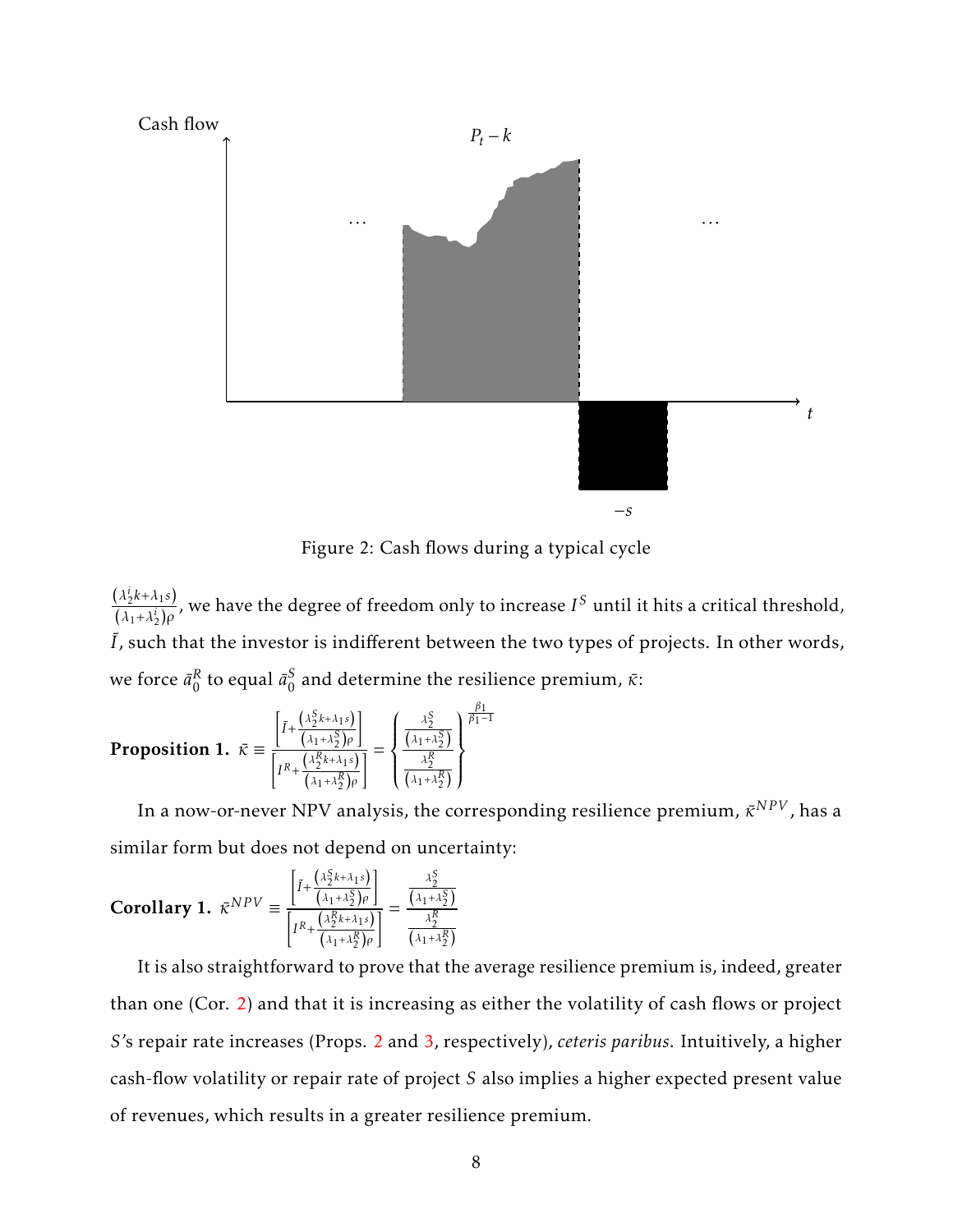<span id="page-8-2"></span><span id="page-8-1"></span>Proposition 2. *∂κ*¯ *∂σ >* 0 **Proposition 3.**  $\frac{\partial \bar{\kappa}}{\partial \lambda_2^S} > 0$ 

<span id="page-8-0"></span>Corollary 2. *κ >*¯ 1

#### <span id="page-8-6"></span>3.3 Project Valuation with Explicit Treatment of Physical Risk

If we treat the risks of outages and repairs explicitly, then we obtain the following expressions for each project *i* in state *j*, where  $j = 1, 2$  [\(Makimoto,](#page-17-8) [2006\)](#page-17-8):

<span id="page-8-4"></span>
$$
V_j^i(P) = a_j^i P + b_j^i \tag{6}
$$

where

$$
a_1^i = \frac{(\rho + \lambda_2^i - \alpha)}{(\rho + \lambda_1 - \alpha)(\rho + \lambda_2^i - \alpha) - \lambda_1 \lambda_2^i} > 0, \quad a_2^i = \frac{\lambda_2^i}{(\rho + \lambda_1 - \alpha)(\rho + \lambda_2^i - \alpha) - \lambda_1 \lambda_2^i} > 0
$$
  

$$
b_1^i = -\frac{(\lambda_1 s + (\rho + \lambda_2^i)k)}{(\rho + \lambda_1)(\rho + \lambda_2^i) - \lambda_1 \lambda_2^i} < 0, \quad b_2^i = -\frac{(\lambda_2^i k + (\rho + \lambda_1)s)}{(\rho + \lambda_1)(\rho + \lambda_2^i) - \lambda_1 \lambda_2^i} < 0
$$

Again, through standard dynamic programming methods, the value of the option to invest from state 0 in plant *i* is:

<span id="page-8-3"></span>
$$
V_0^i(P) = a_0^i P^{\beta_1}, \t\t(7)
$$

where

$$
\xi^{i} = \left(\frac{\beta_{1}}{\beta_{1} - 1}\right) \left(\frac{I^{i} - b_{1}^{i}}{a_{1}^{i}}\right)
$$
\n(8)

and

<span id="page-8-5"></span>
$$
a_0^i = \frac{a_1^i}{\beta_1} \left(\frac{\beta_1}{\beta_1 - 1}\right)^{1 - \beta_1} \left(\frac{I^i - b_1^i}{a_1^i}\right)^{1 - \beta_1} \tag{9}
$$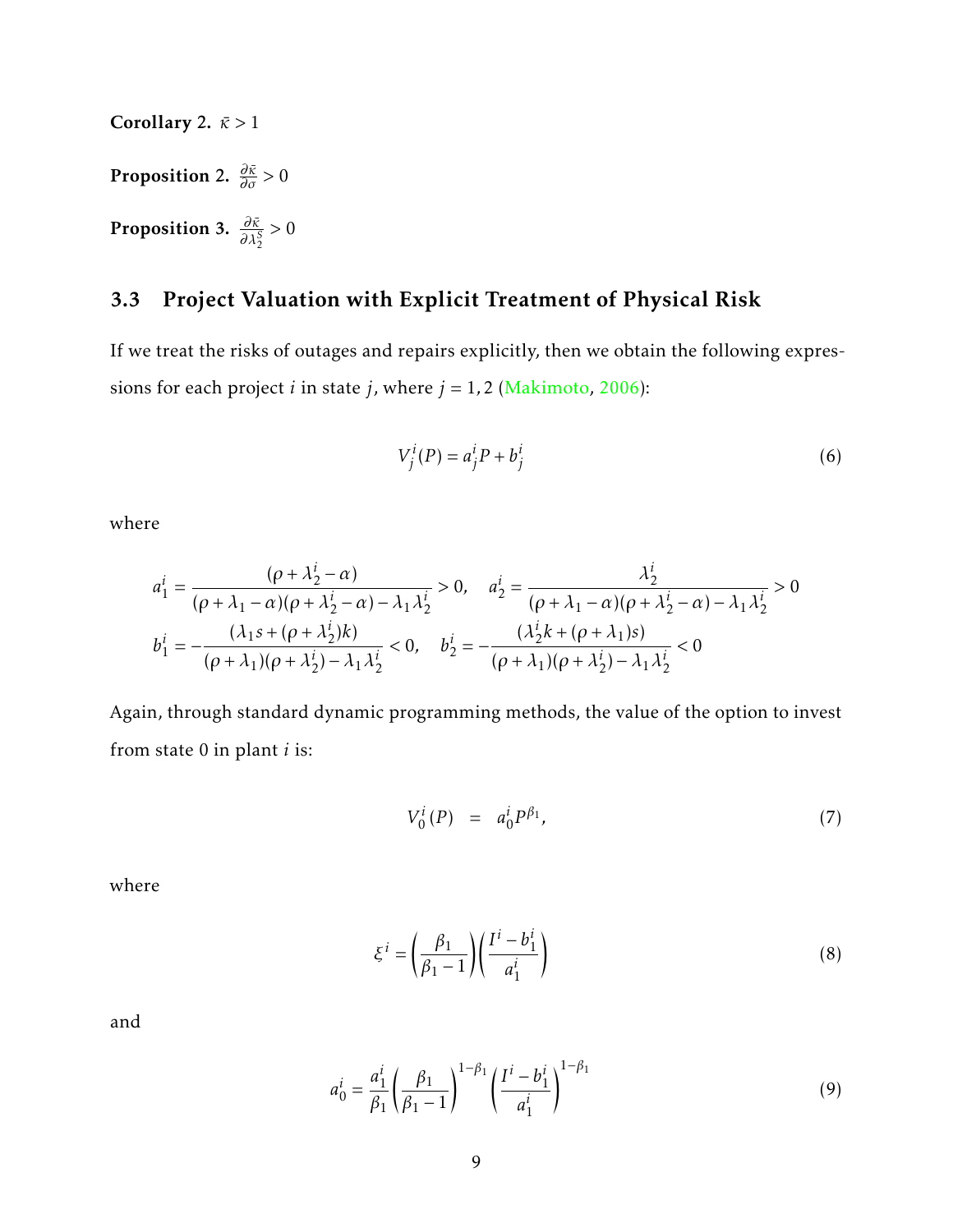are obtained via value-matching and smooth-pasting conditions between *V i*  $V_0^i(P)$  and  $V_1^i$  $i_I^i(P)$ – *I*<sup>*i*</sup> at *P* =  $\xi$ <sup>*i*</sup> as defined in Eqs. [\(7\)](#page-8-3) and [\(6\)](#page-8-4), respectively.

As in Section [3.2,](#page-5-1) it is possible to define a resilience premium, *κ*, which here does not depend on average outage factors. Instead, it uses the actual repair rates and is obtained by equating the *a i*  $\frac{i}{0}$  terms from Eq. [\(9\)](#page-8-5). Since  $I^i - b_1^i$  may be thought of as the discounted investment and operating costs of project  $i$  and  $\hat{I}$  is the maximum willingness to pay for project *S*, analogous to Prop. [1,](#page-7-1) we can express the resilience premium as a ratio.

<span id="page-9-0"></span>**Proposition 4.** 
$$
\kappa \equiv \frac{\hat{I} - b_1^S}{I^R - b_1^R} = \left(\frac{a_1^S}{a_1^R}\right)^{\frac{\beta_1}{\beta_1 - 1}}
$$

Furthermore, we can prove that the resilience premium here is greater than one, increasing with volatility, and increasing with the repair rate of project *S*.

<span id="page-9-2"></span>Corollary 3. *κ >* 1

<span id="page-9-3"></span>Proposition 5. *∂κ ∂σ >* 0

<span id="page-9-4"></span>**Proposition 6.**  $\frac{\partial \kappa}{\partial \lambda_2^S} > 0$ 

Now, suppose that we change all transition rates by some factor *η >* 0, which clearly does not affect the proportion of time spent in state 1 or 2. Such a transformation would not affect any of the results in the previous section concerning  $\bar{\xi}^i$  or Props. [1](#page-7-1)[–3.](#page-8-2) Yet, if physical risks were explicitly treated, then they would affect not only optimal investment thresholds but also the resilience premium, which is  $\kappa(\eta)$  and dependent on the maximum amount that the investor is willing to pay,  $\hat{I}$ , for project *S*. In the limit, as cycles become more frequent, i.e.,  $\eta \rightarrow \infty$ , we can show that the resilience premium converges to  $\bar{\kappa}$ :

<span id="page-9-1"></span>**Proposition 7.**  $\lim_{\eta \to \infty} \kappa(\eta) = \bar{\kappa}$ 

Intuitively, it is only in a situation with very frequent state transitions that it is acceptable to determine the resilience premium on the basis of average outage factors. By contrast, when state transitions hardly occur, i.e.,  $\eta \rightarrow 0$ , there is no willingness to pay for resilience: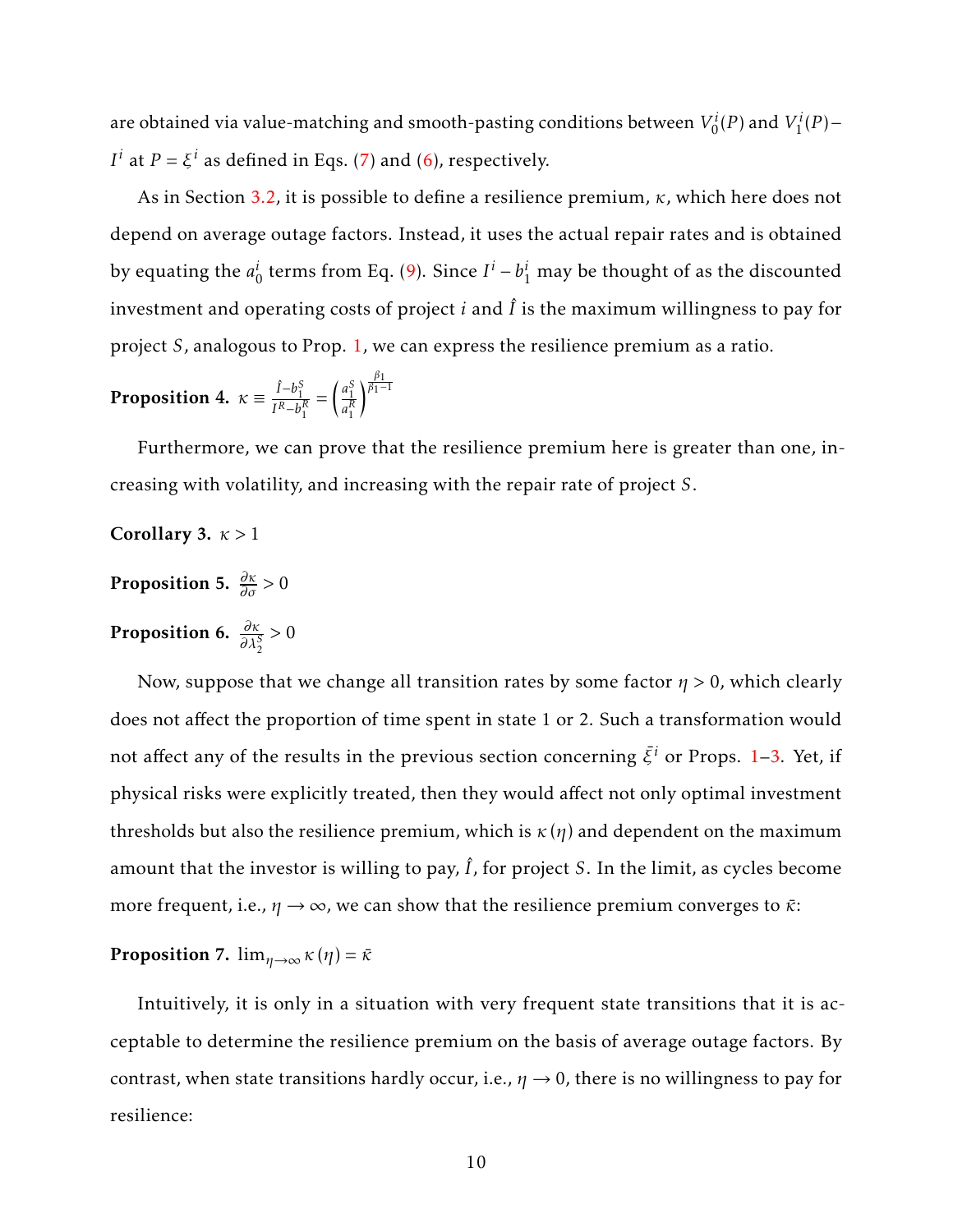<span id="page-10-4"></span>**Proposition 8.**  $\lim_{\eta \to 0} \kappa(\eta) = 1$ 

In general, the resilience premium is an increasing function of the transition rate:

<span id="page-10-5"></span>Proposition 9.  $\frac{\partial \kappa(\eta)}{\partial \eta} > 0$ 

The next two propositions and Lemma [1](#page-10-0) summarise the economic implications of simplifying the real options analysis. First, Prop. [10](#page-10-1) indicates that the use of average outage factors postpones investment *vis-a-vis `* the explicit treatment of risk because the latter recognises that risk has not been eliminated and invests only in an active project that commences operations in state 1. Thus, real options analysis with explicit treatment of risk will not require as high of a threshold as one with average outage factors. Second, Prop. [11](#page-10-2) states that the value of the investment opportunity when risk is treated explicitly is higher than when average outage factors are used. The intuition for this result is similar to that for Prop. [10:](#page-10-1) explicitly accounting for physical risk means that no project would ever start in state 2, i.e., the payoff of the option is inherently more valuable. Therefore, an investor who uses average outage factors in a real options analysis will (incorrectly) be willing to pay more for resilience as shown in Lemma [1.](#page-10-0)

<span id="page-10-1"></span>**Proposition 10.**  $\xi^i(\eta) < \bar{\xi}^i$ 

<span id="page-10-2"></span>Proposition 11. *a i*  $i_0 > \bar{a}_0^i$ 0

<span id="page-10-0"></span>Lemma 1.  $\bar{\kappa} > \kappa(\eta)$ 

Finally, Prop. [12](#page-10-3) reveals that the discrepancy between the resilience premia increases as uncertainty increases. Indeed, the impact of using average outage factors is magnified in a more economically volatile situation.

<span id="page-10-3"></span>**Proposition 12.**  $\frac{\partial \bar{\kappa}/\kappa(\eta)}{\partial \sigma} > 0$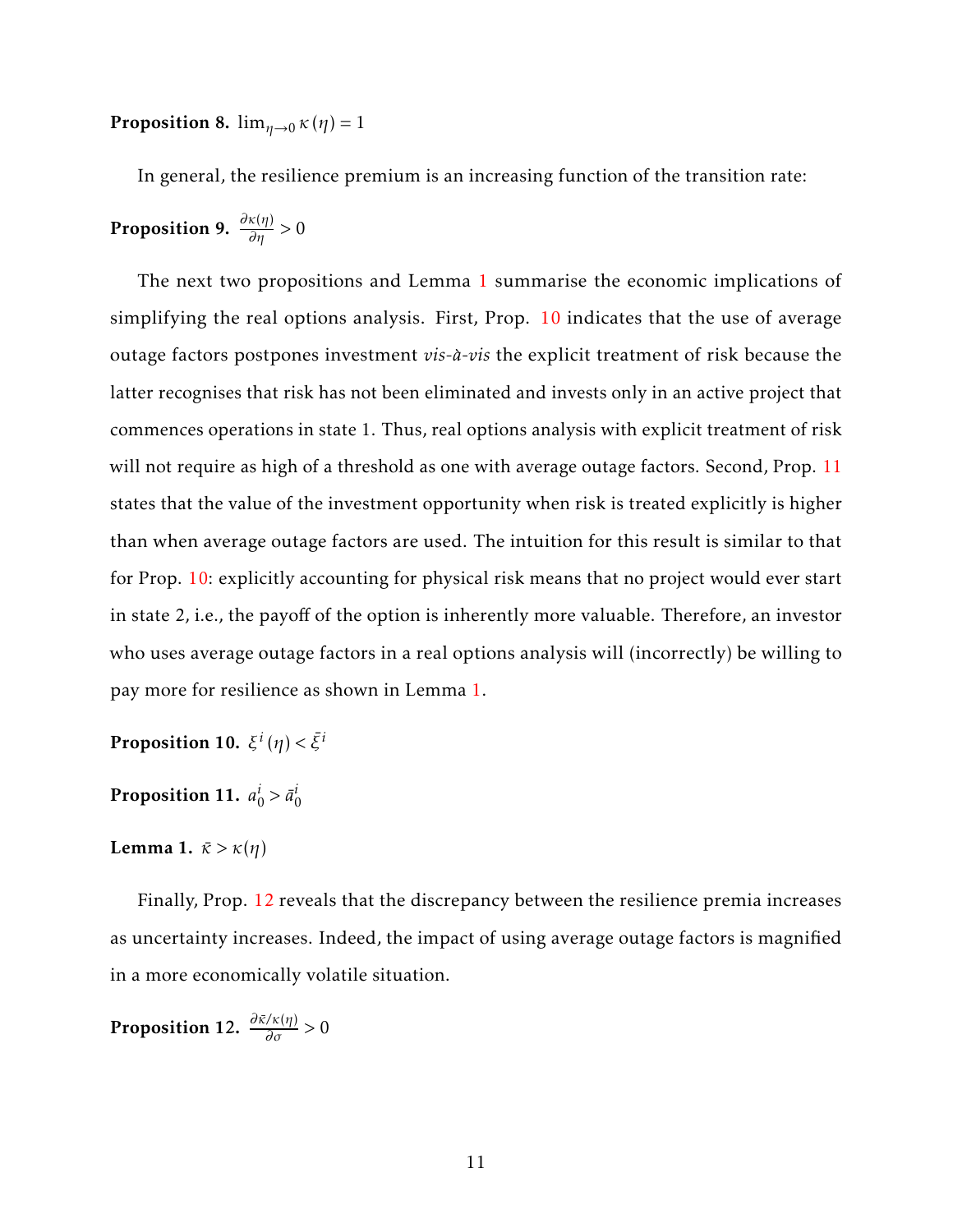#### <span id="page-11-0"></span>4 Numerical Examples

We use the following parameter values to illustrate the properties of the solutions and value functions:  $\alpha = 0$ ,  $\rho = 0.05$ ,  $\lambda_1 = 0.5$ ,  $\lambda_2^R = 0.2$ ,  $I^R = 10$ ,  $\lambda_2^S = 0.3$ ,  $I^S = 15$ ,  $k = 1$ ,  $s = 2$ ,  $\sigma =$  $0.2, P_0 = 1$ . First, we plot the value functions for the two plant types with average outage factors (Fig. [3\)](#page-11-1). As expected, for an arbitrarily low initial price, the option to invest in the "safer" project is more valuable and triggers earlier investment. Next, we do the same when physical risks are correctly modelled (Fig. [4\)](#page-12-0). Here, there are two sets of post-investment value functions for each type of project depending on the state of operations. Thus, the physical risk is reflected in the value of the investment opportunity even as the "safer" project is worth more than the "riskier" one.

<span id="page-11-1"></span>

Figure 3: Value functions with average availability factors for  $\sigma = 0.20$ 

The optimal investment thresholds and corresponding option value coefficients for various volatilities, i.e.,  $\sigma \in [0.20, 0.40]$ , are plotted in Figs. [5](#page-13-0) and [6](#page-13-1) to verify Props. [10](#page-10-1) and [11,](#page-10-2) respectively. In particular, the value of the option to invest is higher when modelling physical risk for each type of project with a lower corresponding investment threshold.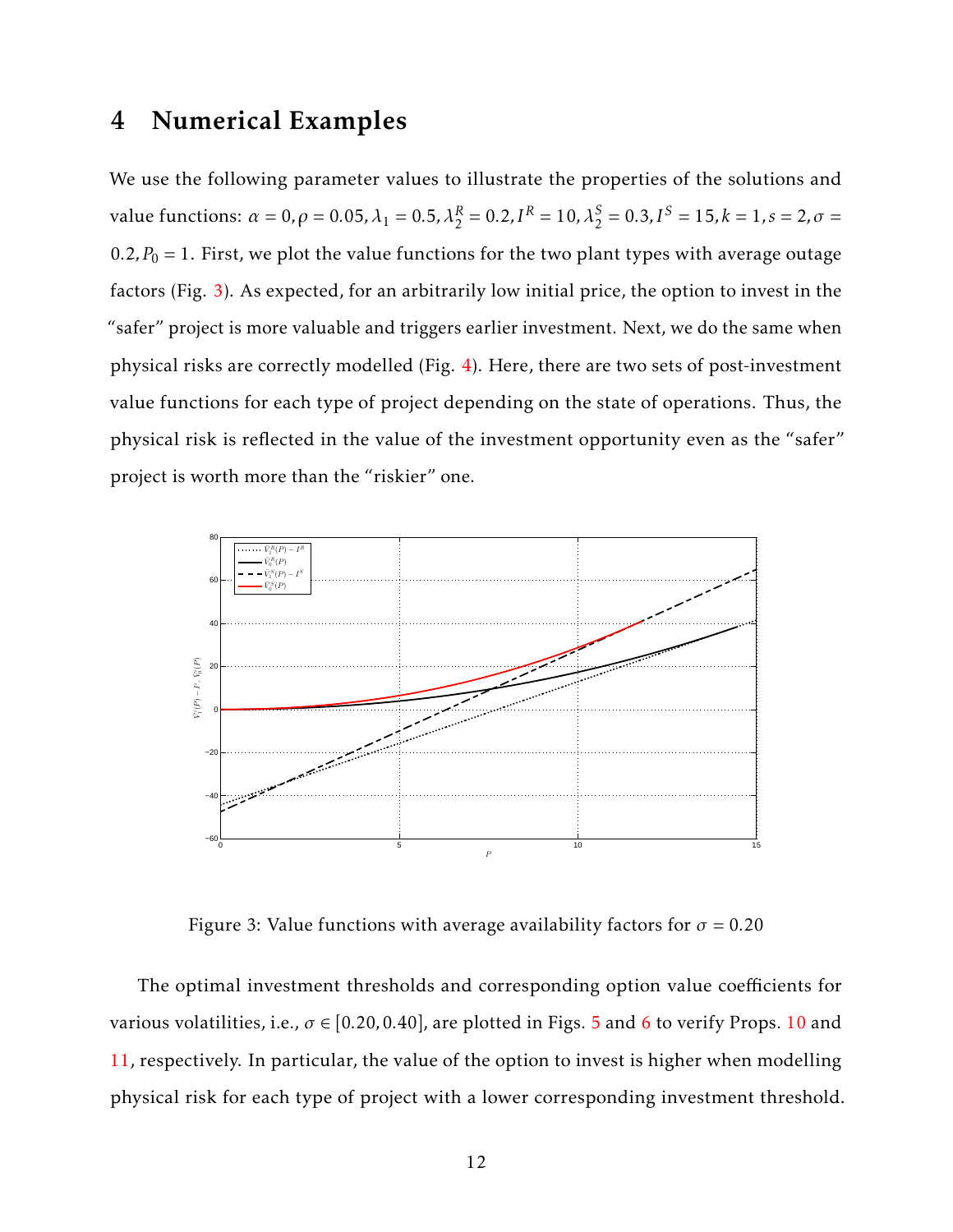<span id="page-12-0"></span>

Figure 4: Value functions with physical risk for  $\sigma = 0.20$ 

As argued in Section [3.3,](#page-8-6) this discrepancy follows from the higher intrinsic value of the post-investment project in state 1 as opposed to some value based on an average outage factor.

The next plot in Fig. [7](#page-14-0) illustrates Props. [1,](#page-10-0) [4,](#page-9-0) [7,](#page-9-1) [8,](#page-10-4) and [9,](#page-10-5) Cors. [2](#page-8-0) and [3,](#page-9-2) and Lemma 1, where the horizontal line indicates the resilience premium under the assumption of average outage factors,  $\bar{\kappa}$  = 1.66. Here, *I*<sup>R</sup> is fixed at 10, but *I*<sup>S</sup> is varied until the option values of the two projects are equal. Thus, while  $\bar{k}$  is unaffected by  $\eta$ ,  $\kappa(\eta)$ , which is the resilience premium in a model with explicit treatment of physical risk, increases monotonically until it asymptotically approaches *κ*<sup>2</sup>. Finally, Fig. [8](#page-14-1) indicates that both resilience risk premia increase with volatility along with their ratio as proven in Props. [2,](#page-8-1) [5,](#page-9-3) and [12.](#page-10-3) Hence, when using average factors, the investor typically overvalues the resilience premium except when cycles become exceptionally short.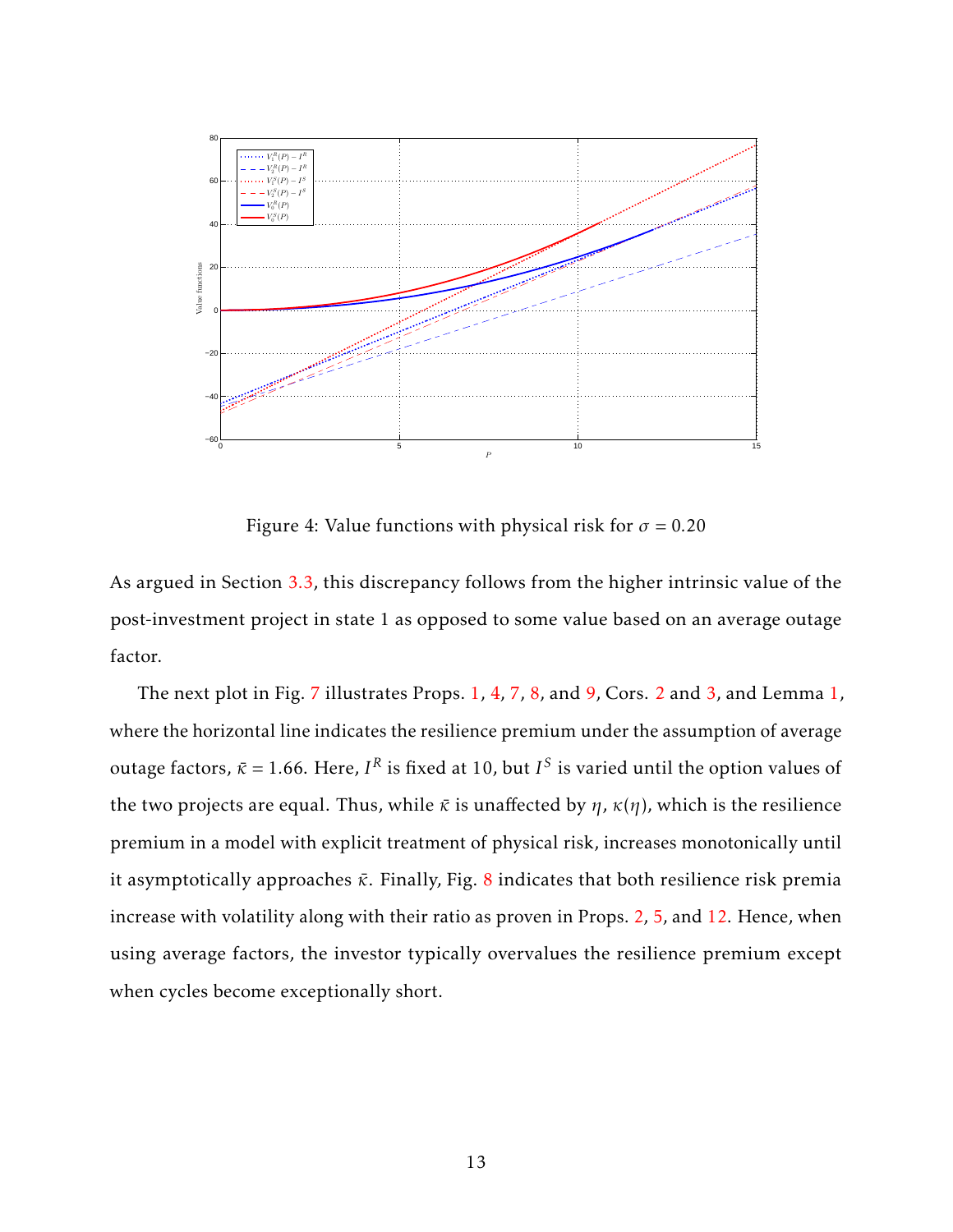<span id="page-13-0"></span>

Figure 5: Effect of volatility on the optimal investment thresholds

<span id="page-13-1"></span>

Figure 6: Effect of volatility on the option values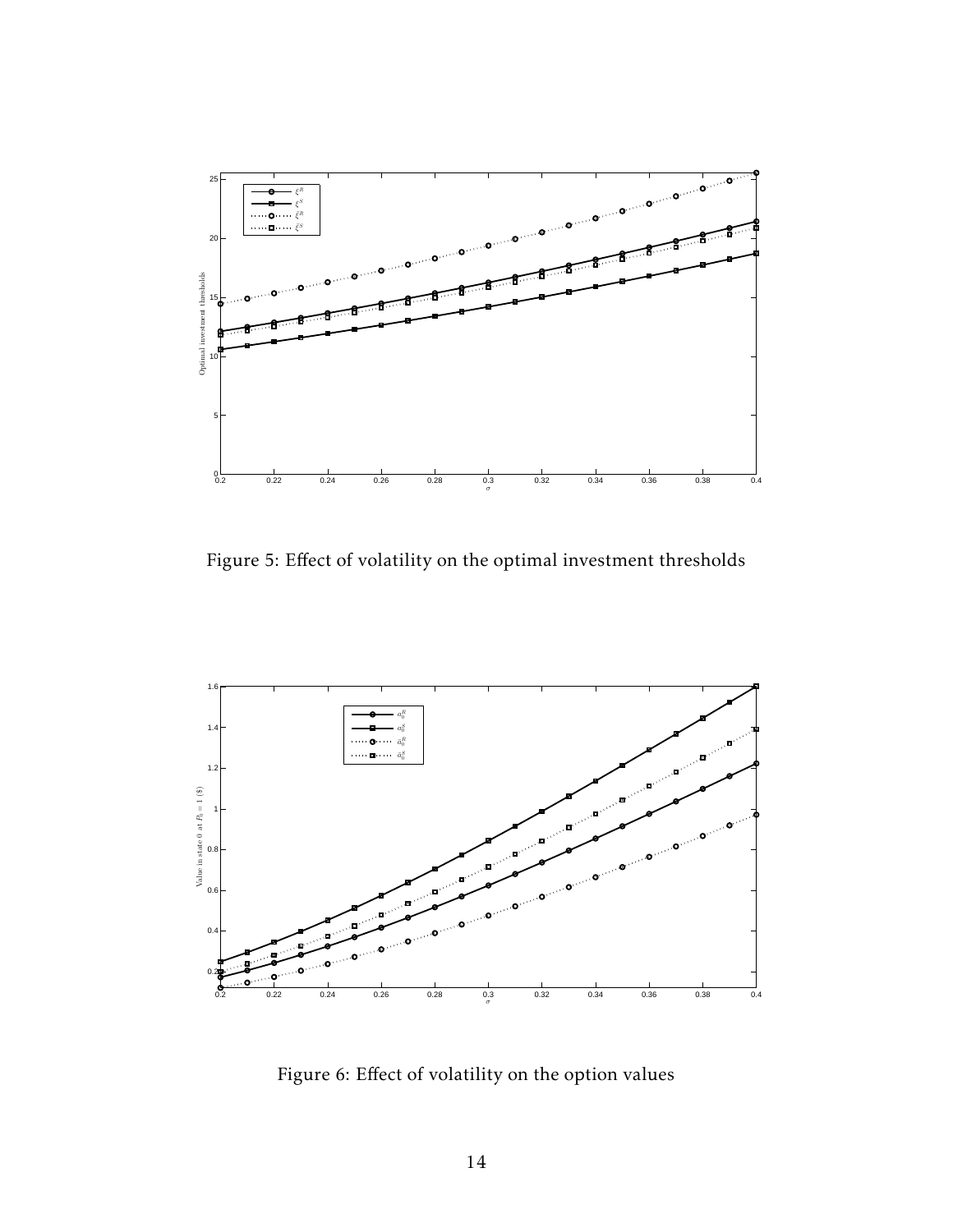<span id="page-14-0"></span>

Figure 7: Effect of cycle length on the resilience premium,  $\kappa\left( \eta\right)$ 

<span id="page-14-1"></span>

Figure 8: Effect of volatility on the resilience premium, *κ*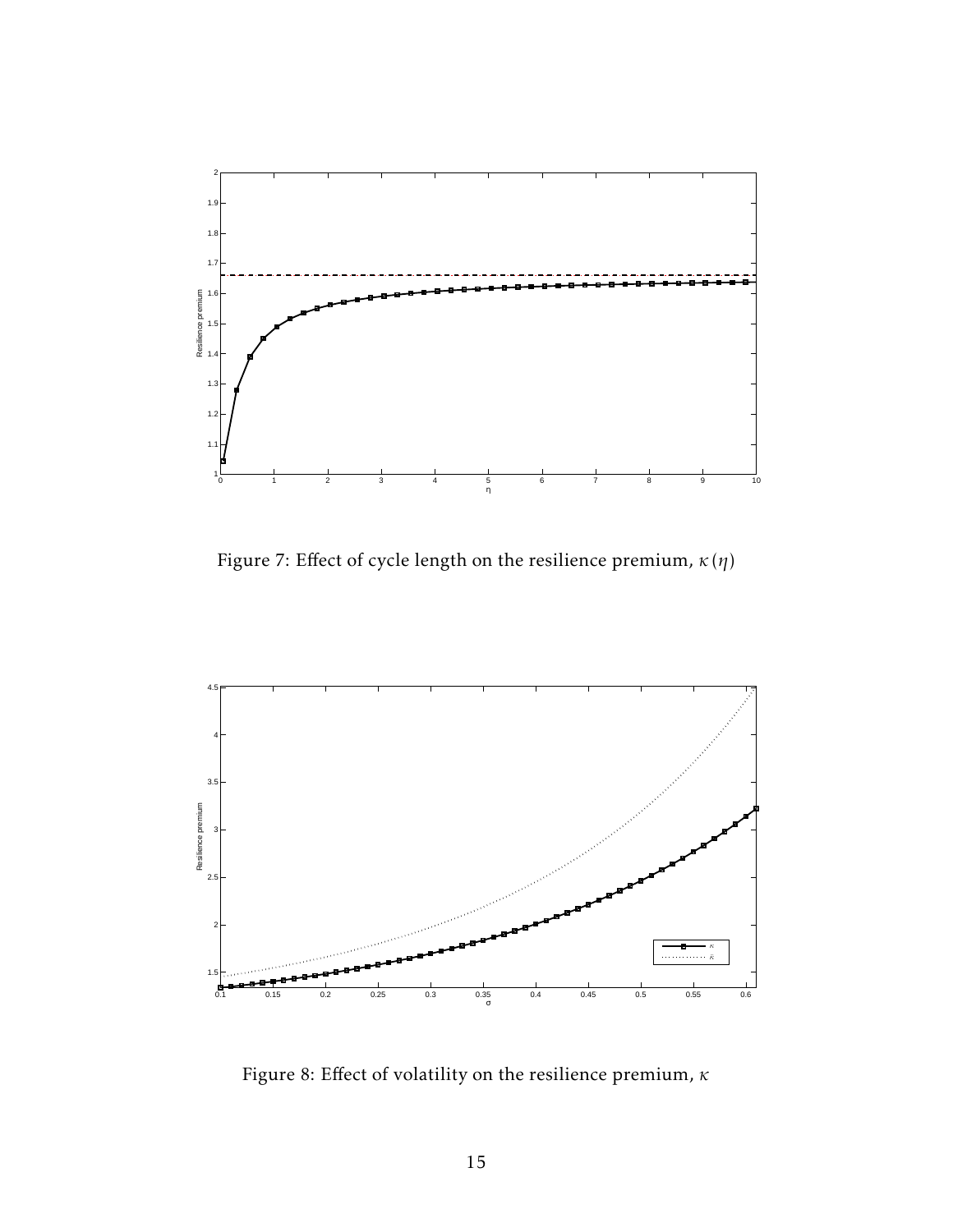## <span id="page-15-0"></span>5 Conclusions

Given the increased occurrence of extreme weather events linked to climate change, owners of infrastructure are considering investment in more resilient plants. Although policymakers typically offer incentives to improve investment in and retrofit of infrastructure that is better adapted to climate risk, ultimately, the adoption decision is undertaken by private investors who aim to maximise the value of their projects. Thus, it is desirable to consider the willingness of decision makers to pay for enhanced resilience in a market environment with both economic uncertainty and physical risk.

Drawing upon the real options approach for assessing the premium associated with a more flexible investment strategy [\(Kort et al.,](#page-17-7)  $2010$ ), we determine the willingness to pay for resilience in the context of infrastructure projects. Specifically, we include physical risk to the operations of infrastructure projects as a Poisson process and determine the maximum additional capital expenditure that an investor would be willing to outlay in exchange for a more resilient project, i.e., one that resumes operations from an inactive state more quickly. We show analytically that the resilience premium obtained via explicit treatment of physical risk is always less than that implied by a simpler real options analysis that uses average outage factors. Intuitively, the latter analysis with average outage factors assumes that greater resilience essentially means eliminating all of the risk. However, the analysis with explicit treatment of risk acknowledges that risk can only be mitigated. Consequently, its resilience premium is less than that yielded by the analysis with average outage factors. Yet, sensitivity analysis with respect to cycle lengths indicates that this discrepancy between the two premia dissipates as frequency of transitions increases. Indeed, in the limit as cycle lengths become very short, the use of average outage factors becomes acceptable as an approximation. Hence, our work demonstrates that policy initiatives based on average outage factors to bolster investment in more resilient infrastructure may overestimate industry's willingness to pay.

Our analysis is necessarily stylised in order to obtain analytical results. It is, therefore,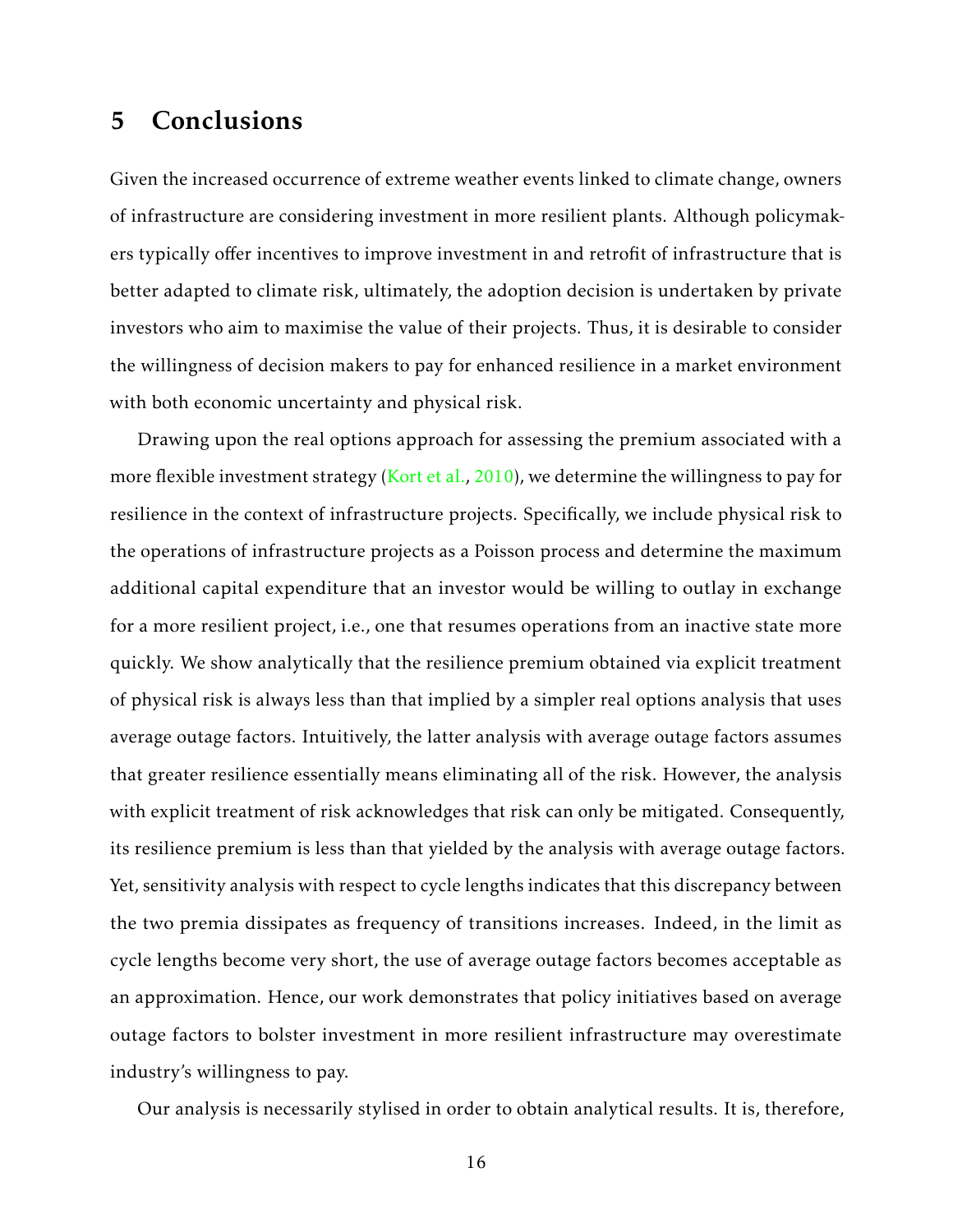limited by its choice of stochastic processes capturing both economic uncertainty and physical risk. Numerical approaches using more realistic stochastic processes applied to case studies would, thus, be welcome extensions. Likewise, analyses with mutually exclusive investment between "safer" and "riskier" options ( $Décamps$  et al., [2006\)](#page-16-3) or under rivalry [\(Siddiqui and Takashima,](#page-18-4) [2012\)](#page-18-4) would provide richer insights.

## Acknowledgements

Siddiqui is grateful to the Japan Society for Promotion of Science (JSPS) Furusato Award and a Tokyo University of Science Invitational Fellowship for support.

#### References

- <span id="page-16-2"></span>Adkins, R. and D. Paxson (2016), "Subsidies for Renewable Energy Facilities under Uncertainty," *The Manchester School* 84(2): 222–250.
- <span id="page-16-1"></span>Boomsma, T.K., N. Meade, S.-E. Fleten (2012), "Renewable Energy Investments under Different Support Schemes: a Real Options Approach," *European Journal of Operational Research* 220(1): 225-237.
- <span id="page-16-0"></span>Chronopoulos, M. and A.S. Siddiqui (2015), "When is it Better to Wait for a New Version? Optimal Replacement of an Emerging Technology under Uncertainty," *Annals of Operations Research* 235(1): 177–201.
- <span id="page-16-3"></span>Décamps, J.-P., T. Mariotti, and S. Villeneuve (2006), "Irreversible Investment in Alternative Projects," *Economic Theory* 28: 425–448.
- <span id="page-16-4"></span>Dixit, A.K. (1993), "Choosing Among Alternative Discrete Investment Projects under Uncertainty," *Economics Letters* 41: 265–268.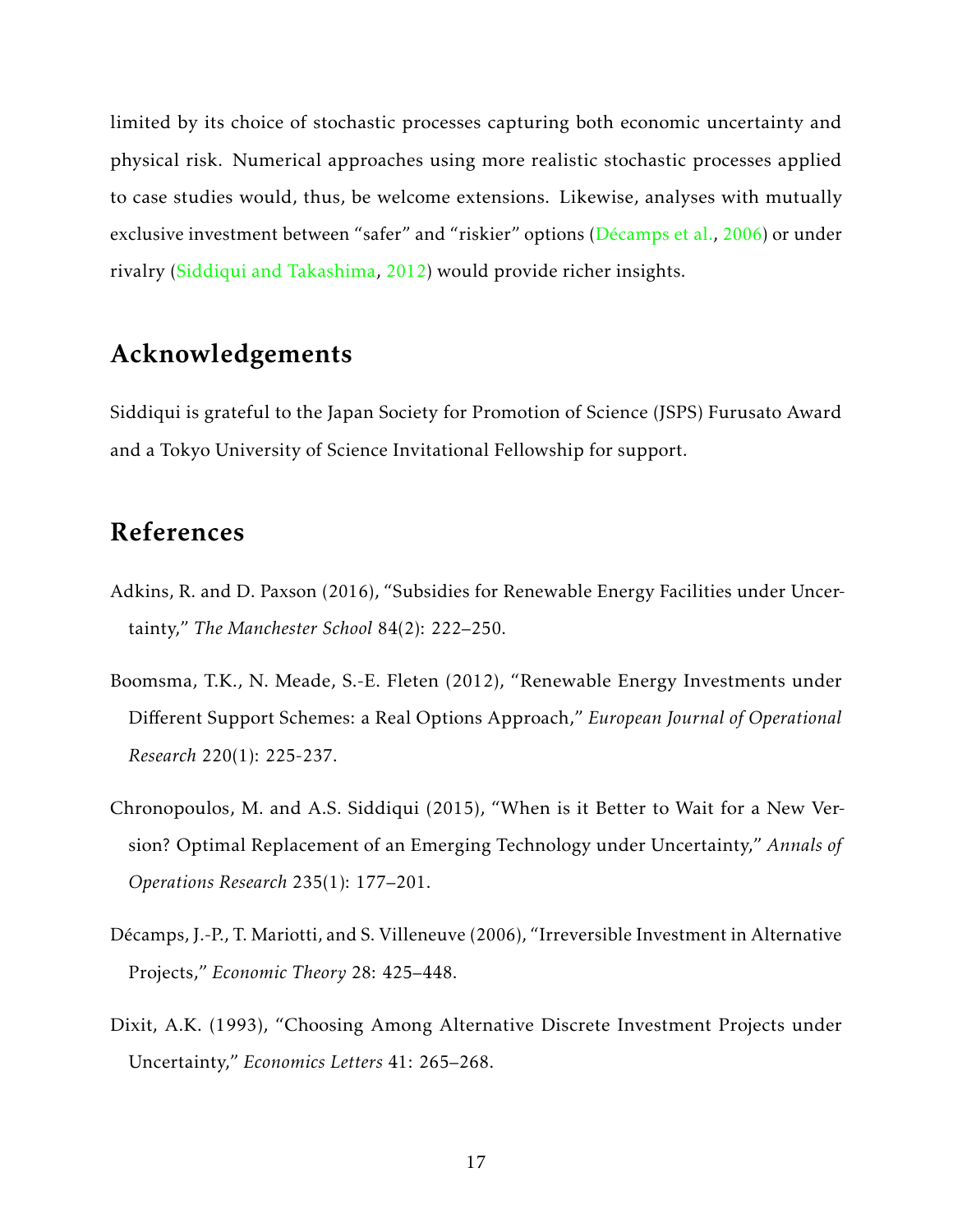- <span id="page-17-2"></span>Dixit, A.K. and R.S. Pindyck (1994), *Investment under Uncertainty*, Princeton University Press, Princeton, NJ, USA.
- <span id="page-17-4"></span>Doraszelski, U. (2001), "The Net Present Value Method Versus the Option Value of Waiting: A Note on Farzin, Huisman and Kort (1998)," *Journal of Economic Dynamics and Control* 25: 1109–1115.
- <span id="page-17-3"></span>Farzin, Y.H., K. Huisman, and P. Kort (1998), "Optimal Timing of Technology Adoption," *Journal of Economic Dynamics and Control* 22(5): 779–799.
- <span id="page-17-5"></span>Grenadier, S.R. and A.M. Weiss (1997), "Investment in Technological Innovations: An Option Pricing Approach," *Journal of Financial Economics* 44: 397–416.
- <span id="page-17-7"></span>Kort, P., P. Murto, and G. Pawlina (2010), "Uncertainty and Stepwise Investment," *European Journal of Operational Research* 202: 196–203.
- <span id="page-17-0"></span>The Miami-Dade Local Mitigation Strategy (2016), *Whole Community Hazard Mitigation Part 6: Completed Projects*, Miami, FL, USA (available at [http://www.miamidade.gov/fire/](http://www.miamidade.gov/fire/library/OEM/local-mitigation-strategy-part-6-completed-projects.pdf) [library/OEM/local-mitigation-strategy-part-6-completed-projects.pdf](http://www.miamidade.gov/fire/library/OEM/local-mitigation-strategy-part-6-completed-projects.pdf)).
- <span id="page-17-8"></span>Makimoto, N. (2006), "Optimal Investment Policy for Real Option Problems with Regime Switching," in *The Sixth International Symposium on Operations Research and Its Applications*, Xinjiang, P. R. China.
- <span id="page-17-6"></span>Malchow-Møller, N. and B.J. Thorsen (2005), "Repeated Real Options: Optimal Investment Behaviour and a Good Rule of Thumb," *Journal of Economic Dynamics and Control* 29(6): 1025–1041.
- <span id="page-17-1"></span>Richter, L.-L. and M. Weeks (2016), "Flexible Mixed Logit with Posterior Analysis: Eliciting Willingness to Pay for Grid Resilience," EPRG Working Paper 1615 and Cambridge Working Paper in Economics 1631, University of Cambridge, U.K. (available at [http:](http://www.eprg.group.cam.ac.uk/wp-content/uploads/2016/05/1615-Text.pdf) [//www.eprg.group.cam.ac.uk/wp-content/uploads/2016/05/1615-Text.pdf](http://www.eprg.group.cam.ac.uk/wp-content/uploads/2016/05/1615-Text.pdf)).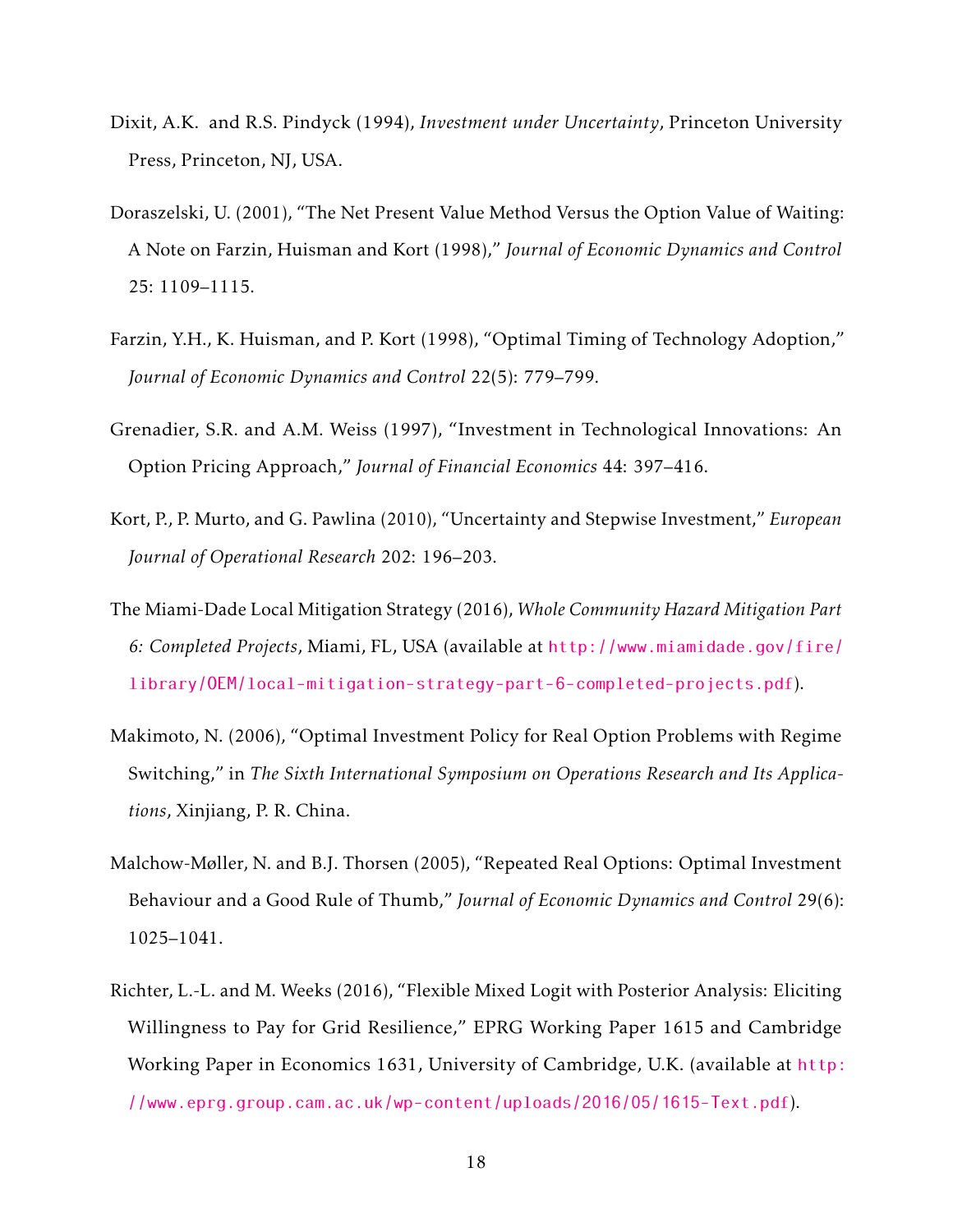- <span id="page-18-4"></span>Siddiqui, A.S. and R. Takashima (2012), "Capacity Switching Options under Rivalry and Uncertainty," *European Journal of Operational Research* 222(3): 583–595.
- <span id="page-18-0"></span>U.S. Environmental Protection Agency (2008), *Planning for Climate Change Impacts at U.S. Ports*, White Paper, Office of Policy, Economics, and Innovation Sector Strategies Division, Washington, DC, USA (available at [https://archive.epa.gov/sectors/web/](https://archive.epa.gov/sectors/web/pdf/ports-planing-for-cci-white-paper.pdf) [pdf/ports-planing-for-cci-white-paper.pdf](https://archive.epa.gov/sectors/web/pdf/ports-planing-for-cci-white-paper.pdf)).
- <span id="page-18-1"></span>Walker, B., C.S. Holling, S.R. Carpenter, and A. Kinzig (2004), "Resilience, Adaptability, and Transformability in SocialEcological Systems," *Ecology and Society* 9(2): 5 (available at <http://www.ecologyandsociety.org/vol9/iss2/art5/>).
- <span id="page-18-2"></span>Walker, B., L. Pearson, M. Harris, K.-G. Maler, C.-Z. Li, R. Biggs, and T. Baynes (2010), "Incorporating Resilience in the Assessment of Inclusive Wealth: An Example from South East Australia," *Environmental and Resource Economics* 45(2): 183–202.
- <span id="page-18-3"></span>Whitten, S.M., G. Hertzler, and S. Strunz (2012), "How Real Options and Ecological Resilience Thinking Can Assist in Environmental Risk Management," *Journal of Risk Research* 15(3): 331–346.

# Appendix: Proofs of Propositions

**Proof of Proposition [1:](#page-7-1)** Use the definitions of  $\bar{a}^i_j$  $\frac{1}{0}$  and equate them:

<span id="page-18-5"></span>
$$
\left(\frac{\lambda_2^R}{\lambda_1 + \lambda_2^R}\right)^{\beta_1} \left[I^R + \frac{\left(\lambda_2^R k + \lambda_1 s\right)}{\left(\lambda_1 + \lambda_2^R\right)\rho}\right]^{1-\beta_1} = \left(\frac{\lambda_2^S}{\lambda_1 + \lambda_2^S}\right)^{\beta_1} \left[I^S + \frac{\left(\lambda_2^S k + \lambda_1 s\right)}{\left(\lambda_1 + \lambda_2^S\right)\rho}\right]^{1-\beta_1}
$$
\n
$$
\Rightarrow \bar{\kappa} = \left\{\frac{\frac{\lambda_2^S}{\left(\lambda_1 + \lambda_2^S\right)}\right\}^{\frac{\beta_1}{\beta_1 - 1}}}{\left(\frac{\lambda_2^S}{\left(\lambda_1 + \lambda_2^S\right)}\right)^{\frac{\beta_1}{\beta_1 - 1}}} \tag{10}
$$

 $\Box$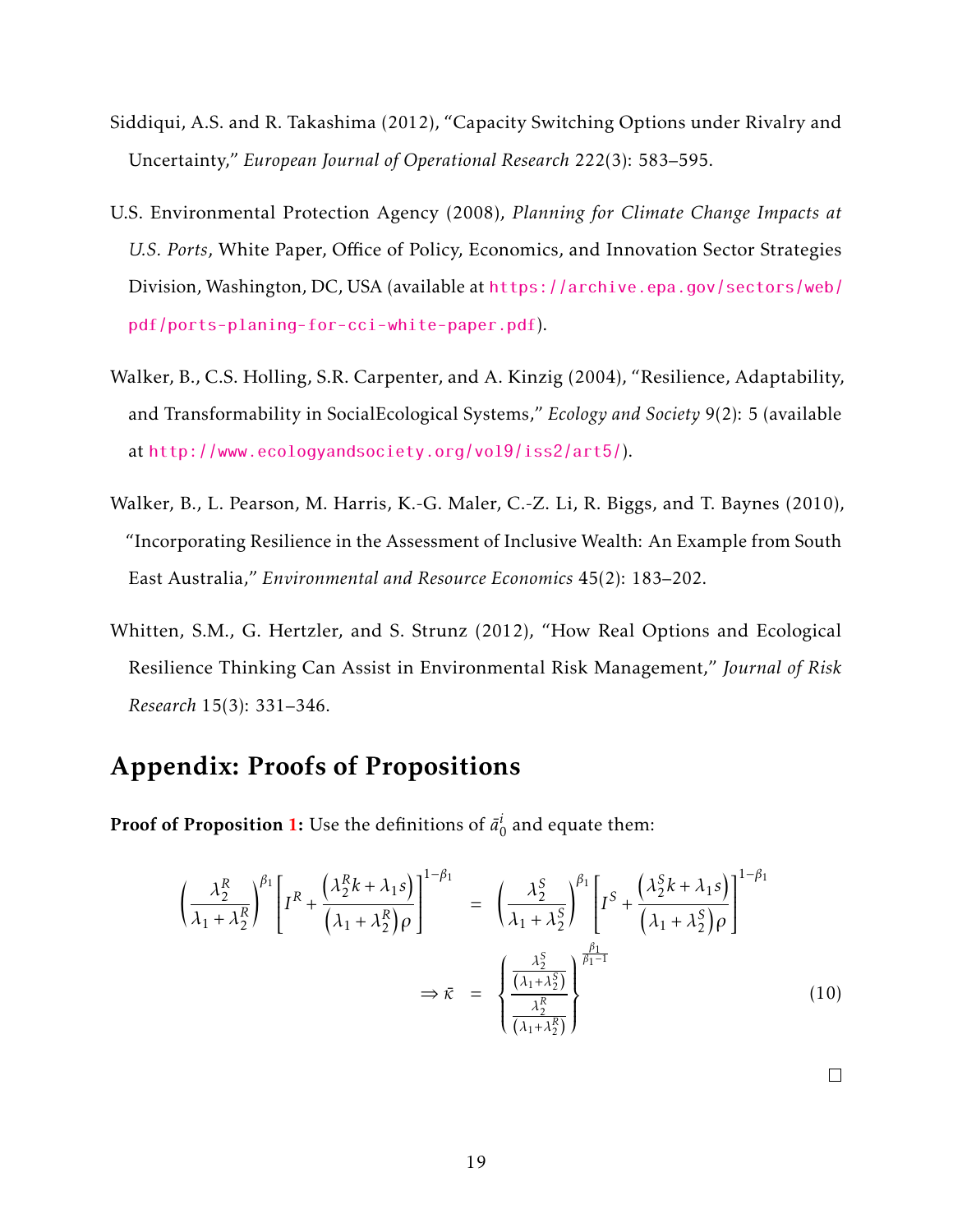Proof of Corollary 1: Use the definitions of 
$$
\bar{V}_1^i(P)
$$
, equate them at  $P = \xi_{NPV}^R = \frac{(\rho - \alpha)}{\lambda_2^i}$   
\n
$$
\left[ I^i \left( \lambda_1 + \lambda_2^i \right) + \frac{(\lambda_2^i k + \lambda_1 s)}{\rho} \right] \text{ and solve for } \bar{\kappa}^{NPV} = \frac{\left[ \bar{I}^+ \frac{(\lambda_2^s k + \lambda_1 s)}{(\lambda_1 + \lambda_2^s) \rho} \right]}{\left[ I^R + \frac{(\lambda_2^s k + \lambda_1 s)}{(\lambda_1 + \lambda_2^s) \rho} \right]} \cdot \frac{\lambda_2^S}{\lambda_1 + \lambda_2^S} \left[ I^R + \frac{(\lambda_2^s k + \lambda_1 s)}{(\lambda_1 + \lambda_2^s) \rho} \right] = \frac{\lambda_2^R}{\lambda_1 + \lambda_2^R} \left[ I^S + \frac{(\lambda_2^S k + \lambda_1 s)}{(\lambda_1 + \lambda_2^s) \rho} \right]
$$
\n
$$
\Rightarrow \bar{\kappa}^{NPV} = \frac{\frac{\lambda_2^S}{(\lambda_1 + \lambda_2^s)}}{\frac{\lambda_2^R}{(\lambda_1 + \lambda_2^s)}} \tag{11}
$$

**Proof of Corollary [2:](#page-8-0)** Since  $\bar{\kappa} > 1$  ⇔  $\frac{\lambda_2^S}{\left(\lambda_1 + \lambda_2^S\right)}$  $\frac{\lambda_2^R}{\left(\lambda_1 + \lambda_2^R\right)}$ *>* 1, we need the following:

<span id="page-19-0"></span>
$$
\frac{\lambda_2^S}{\left(\lambda_1 + \lambda_2^S\right)} > \frac{\lambda_2^R}{\left(\lambda_1 + \lambda_2^R\right)}
$$
  
\n
$$
\Rightarrow \lambda_2^S \lambda_1 + \lambda_2^S \lambda_2^R > \lambda_2^S \lambda_2^R + \lambda_2^R \lambda_1
$$
  
\n
$$
\Rightarrow \lambda_2^S > \lambda_2^R,
$$

which is true by assumption.

Proof of Proposition [2:](#page-8-1) From Eq. [\(10\)](#page-18-5), we have:

$$
\frac{\partial \bar{\kappa}}{\partial \sigma} = -\log \left( \frac{\frac{\lambda_2^{\mathcal{S}}}{\lambda_1 + \lambda_2^{\mathcal{S}}}}{\frac{\lambda_2^{\mathcal{R}}}{\lambda_1 + \lambda_2^{\mathcal{R}}}} \right) \left( \frac{\frac{\lambda_2^{\mathcal{S}}}{\lambda_1 + \lambda_2^{\mathcal{S}}}}{\frac{\lambda_2^{\mathcal{R}}}{\lambda_1 + \lambda_2^{\mathcal{R}}}} \right)^{\frac{\beta_1}{\beta_1 - 1}} \frac{1}{(\beta_1 - 1)^2} \frac{\partial \beta_1}{\partial \sigma}.
$$

Since 
$$
\frac{\frac{\lambda_2^S}{\lambda_1 + \lambda_2^S}}{\frac{\lambda_2^R}{\lambda_1 + \lambda_2^R}} = \frac{\lambda_1 \lambda_2^S + \lambda_2^S \lambda_2^R}{\lambda_1 \lambda_2^R + \lambda_2^S \lambda_2^R} > 1, \log \left( \frac{\frac{\lambda_2^S}{\lambda_1 + \lambda_2^S}}{\frac{\lambda_2^R}{\lambda_1 + \lambda_2^R}} \right) > 0.
$$
 In addition, from 
$$
\left( \frac{\frac{\lambda_2^S}{\lambda_1 + \lambda_2^S}}{\frac{\lambda_2^R}{\lambda_1 + \lambda_2^R}} \right)^{\frac{\beta_1}{\beta_1 - 1}} > 0, -\frac{1}{(\beta_1 - 1)^2} < 0,
$$
and  $\frac{\partial \beta_1}{\partial \sigma} < 0$  (Divit and Pindyck, 1994), we can obtain  $\frac{\partial \bar{\kappa}}{\partial \sigma} > 0$ .

 $\Box$ 

 $\Box$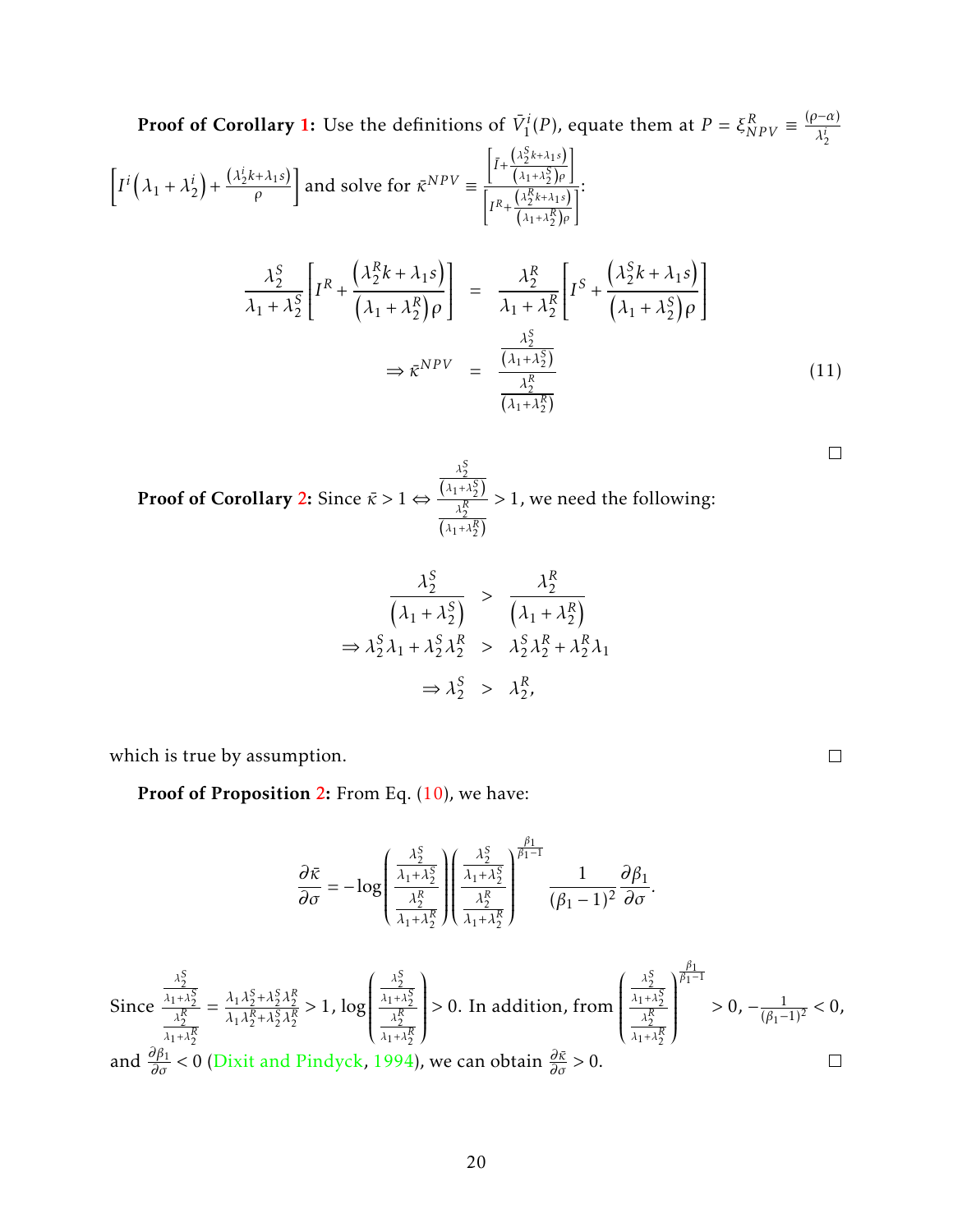Proof of Proposition [3:](#page-8-2) We partially differentiate Eq. [\(10\)](#page-18-5) with respect to  $\lambda_2^S$  $\frac{5}{2}$ :

$$
\frac{\partial \bar{\kappa}}{\partial \lambda_2^S} = \left(\frac{\beta_1}{\beta_1 - 1}\right) \left\{ \frac{\frac{\lambda_2^S}{\left(\lambda_1 + \lambda_2^S\right)}}{\frac{\lambda_2^R}{\left(\lambda_1 + \lambda_2^R\right)}} \right\}^{\frac{1}{\beta_1 - 1}} \left(\frac{\lambda_1 + \lambda_2^R}{\lambda_2^R}\right) \frac{\lambda_1}{\left(\lambda_1 + \lambda_2^S\right)^2} \tag{12}
$$

Since each term on the right-hand side of Eq. [\(12\)](#page-19-0) is positive, we have the result.  $\Box$ 

**Proof of Proposition [4:](#page-9-0)** Use the definitions of  $a_i^i$  $\frac{1}{0}$  and equate them:

<span id="page-20-0"></span>
$$
\frac{a_1^R}{\beta_1} \left(\frac{\beta_1}{\beta_1 - 1}\right)^{1 - \beta_1} \left(\frac{I^R - b_1^R}{a_1^R}\right)^{1 - \beta_1} = \frac{a_1^S}{\beta_1} \left(\frac{\beta_1}{\beta_1 - 1}\right)^{1 - \beta_1} \left(\frac{\hat{I} - b_1^S}{a_1^S}\right)^{1 - \beta_1} \n\Rightarrow \kappa = \frac{\hat{I} - b_1^S}{I^R - b_1^R} = \left(\frac{a_1^S}{a_1^R}\right)^{\frac{\beta_1}{\beta_1 - 1}}
$$
\n(13)

 $\Box$ 

**Proof of Corollary [3:](#page-9-2)** Since  $\kappa > 1 \Leftrightarrow a_1^S$  $\frac{S}{1} > a_1^R$ , we need to demonstrate the following:

<span id="page-20-1"></span>
$$
\frac{\partial}{\partial x} \left( \frac{\rho + x - \alpha}{(\rho + \lambda_1 - \alpha)(\rho + x - \alpha) - \lambda_1 x} \right) > 0
$$
  
\n
$$
\Rightarrow \frac{(\rho + \lambda_1 - \alpha)(\rho + x - \alpha) - \lambda_1 x - (\rho + x - \alpha)(\rho - \alpha)}{((\rho + \lambda_1 - \alpha)(\rho + x - \alpha) - \lambda_1 x)^2} > 0
$$
  
\n
$$
\Rightarrow \frac{\lambda_1 (\rho - \alpha)}{((\rho + \lambda_1 - \alpha)(\rho + x - \alpha) - \lambda_1 x)^2} > 0,
$$

which holds because both the numerator and the denominator are positive.

Proof of Proposition [5:](#page-9-3) From Eq. [\(13\)](#page-20-0), we have:

$$
\frac{\partial \kappa}{\partial \sigma} = -\log \left( \frac{a_1^S}{a_1^R} \right) \left( \frac{a_1^S(\eta)}{a_1^R(\eta)} \right)^{\frac{\beta_1}{\beta_1 - 1}} \frac{1}{(\beta_1 - 1)^2} \frac{\partial \beta_1}{\partial \sigma}.
$$
(14)

 $S_1^S > a_1^R$  from Eq. [\(14\)](#page-20-1), we obtain  $\log \left( \frac{a_1^S}{a_1^R} \right)$  $\Rightarrow$  0. Thus,  $\frac{\partial \kappa}{\partial \sigma} > 0$ . In Eq. [\(14\)](#page-20-1), since we have  $a_1^S$  $\Box$ *a R* 1 Proof of Proposition [6:](#page-9-4) Partially differentiating  $\kappa$  in Eq. [\(13\)](#page-20-0) with respect to  $\lambda_2^S$  $\frac{5}{2}$ , we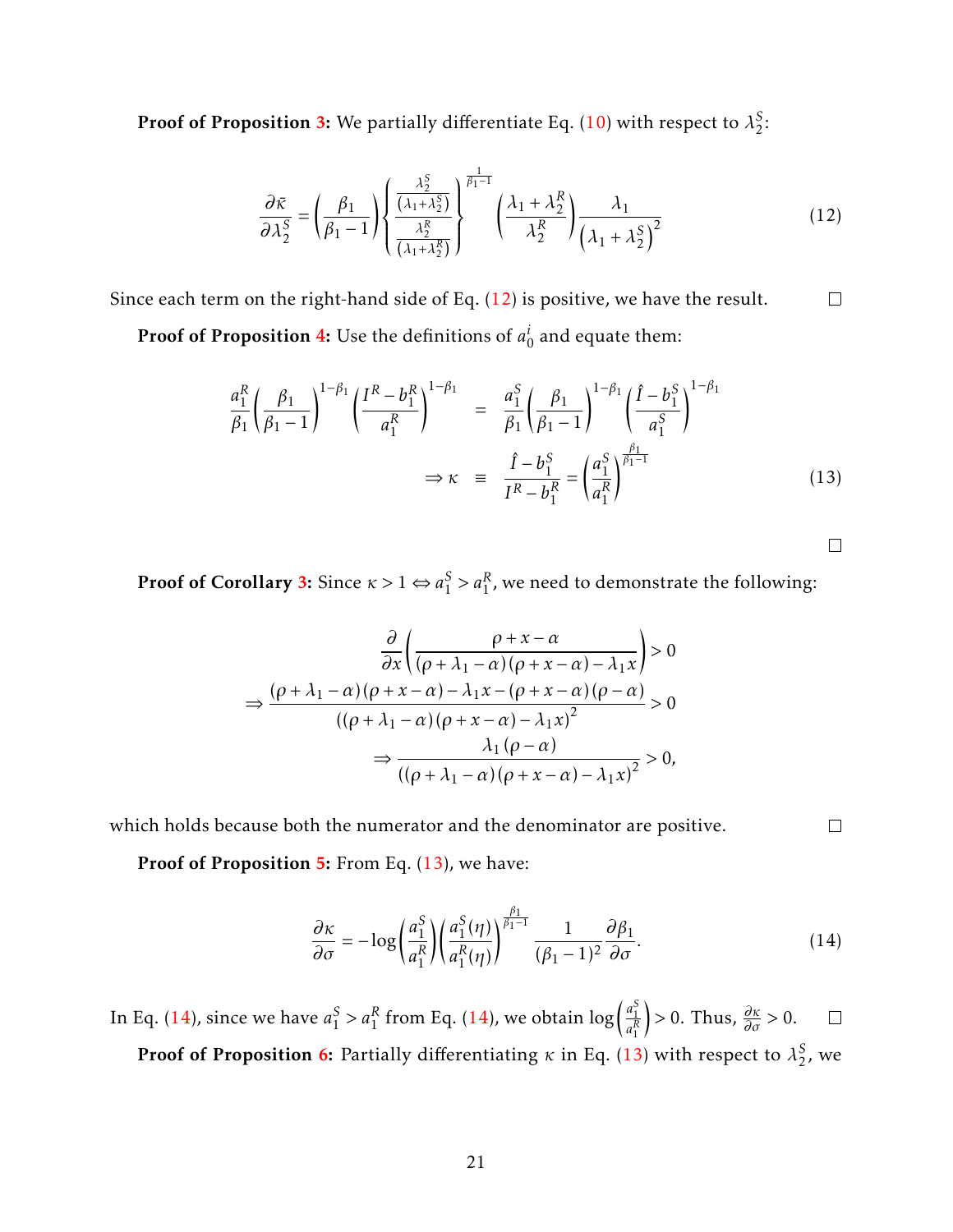have:

$$
\frac{\partial \kappa}{\partial \lambda_2^S} = \left(\frac{\beta_1}{\beta_1 - 1}\right) \left(\frac{a_1^S}{a_1^R}\right)^{\frac{1}{\beta_1 - 1}} \frac{1}{a_1^R} \frac{\partial a_1^S}{\partial \lambda_2^S},
$$

which is greater than zero because each term is greater than zero and  $\frac{\partial a_1^S}{\partial \lambda_2^S} > 0$  follows from the proof of Corollary [3.](#page-9-2)  $\Box$ 

**Proof of Proposition [7:](#page-9-1)** First, use l'Hôpital's rule to show that  $\lim_{\eta\to\infty}a_1^i$  $i_{1}^{i}(\eta) = \frac{\lambda_{2}^{i}}{(\rho - \alpha)(\lambda_{2}^{i} + \lambda_{1})}.$ Next, take the limit of the expression in Prop. [4:](#page-9-0)

$$
\lim_{\eta \to \infty} \kappa(\eta) = \lim_{\eta \to \infty} \left( \frac{a_1^S(\eta)}{a_1^R(\eta)} \right)^{\frac{\beta_1}{\beta_1 - 1}}
$$
\n
$$
\Rightarrow \lim_{\eta \to \infty} \kappa(\eta) = \left( \frac{\frac{\lambda_2^S}{(\lambda_1 + \lambda_2^S)}}{\frac{\lambda_2^R}{(\lambda_1 + \lambda_2^R)}} \right)^{\frac{\beta_1}{\beta_1 - 1}}
$$
\n(15)

 $\Box$ 

Proof of Proposition [8:](#page-10-4) First, use l'Hôpital's rule to show that  $\lim_{\eta\rightarrow 0} a_1^i$  $i_{1}^{i}(\eta) = \frac{1}{(\rho - \alpha)}$ . Next, take the limit of the expression in Prop. [4:](#page-9-0)

$$
\lim_{\eta \to 0} \kappa(\eta) = \lim_{\eta \to 0} \left( \frac{a_1^S(\eta)}{a_1^R(\eta)} \right)^{\frac{\beta_1}{\beta_1 - 1}}
$$
\n
$$
\Rightarrow \lim_{\eta \to 0} \kappa(\eta) = \left( \frac{1}{1} \right)^{\frac{\beta_1}{\beta_1 - 1}} \tag{16}
$$

 $\Box$ 

Proof of Proposition [9:](#page-10-5) Using the definition of *a i*  $\frac{1}{1}$  from Eq. [\(6\)](#page-8-4), we have:

<span id="page-21-0"></span>
$$
\frac{\partial a_1^i(\eta)}{\partial \eta} = -\frac{\lambda_1(\rho - \alpha)^2}{\left[ (\rho + \eta \lambda_1 - \alpha)(\rho + \eta \lambda_2^i - \alpha) - \eta^2 \lambda_1 \lambda_2^i \right]^2} < 0
$$
\n(17)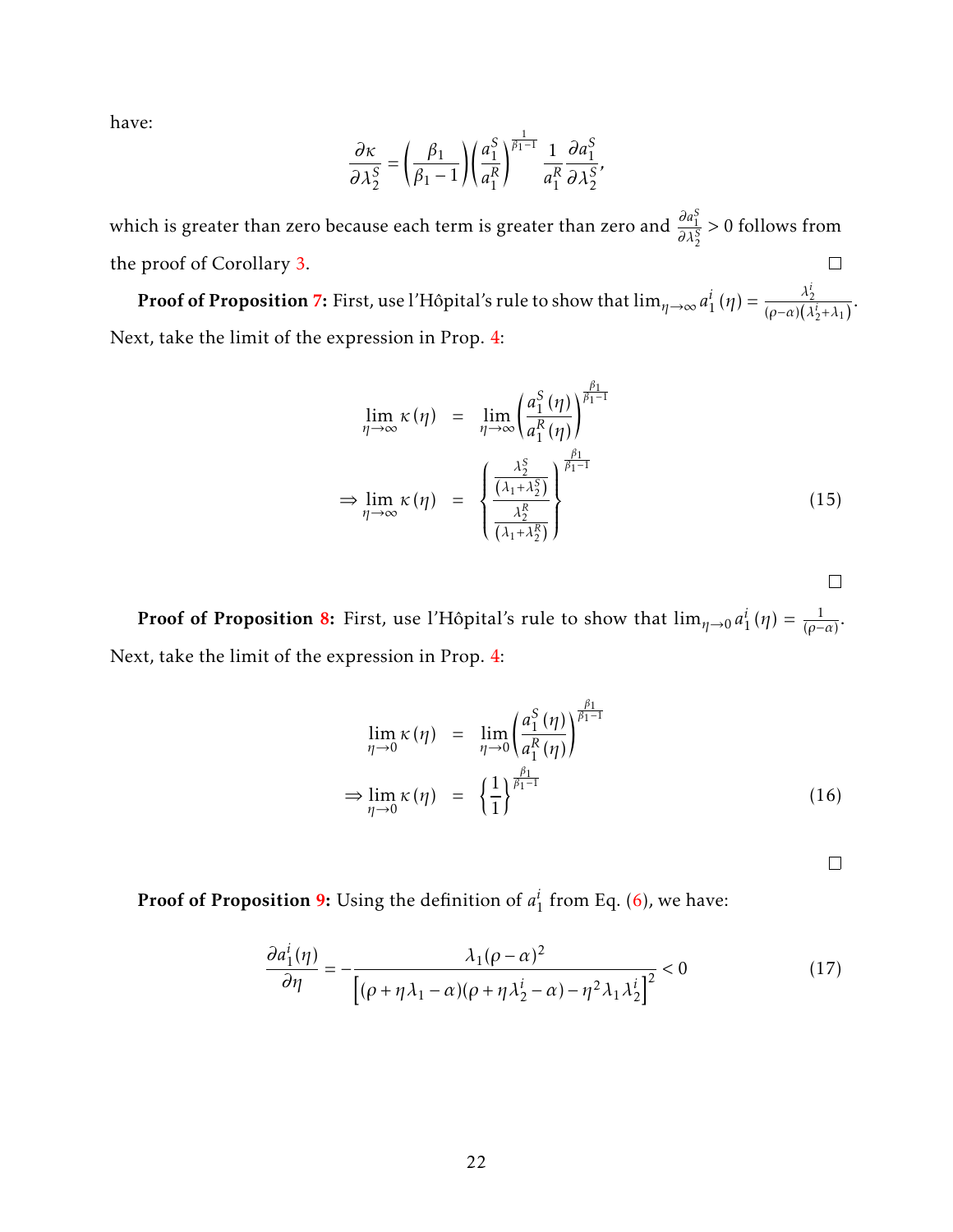<span id="page-22-0"></span>
$$
\frac{\partial a_1^R(\eta)}{\partial \eta} > \frac{\partial a_1^S(\eta)}{\partial \eta}
$$
\n
$$
\Rightarrow \frac{\frac{\partial a_1^S(\eta)}{\partial \eta}}{\frac{\partial a_1^R(\eta)}{\partial \eta}} < 1
$$
\n(18)

<span id="page-22-1"></span>
$$
\frac{\partial \kappa(\eta)}{\partial \eta} = \left( \frac{\beta_1}{\beta_1 - 1} \right) \left( \frac{a_1^S(\eta)}{a_1^R(\eta)} \right)^{\frac{1}{\beta_1 - 1}} \left[ \frac{\frac{\partial a_1^S(\eta)}{\partial \eta} a_1^R(\eta) - a_1^S(\eta) \frac{\partial a_1^R(\eta)}{\partial \eta}}{(a_1^R(\eta))^2} \right]
$$
\n
$$
= -\left( \frac{\beta_1}{\beta_1 - 1} \right) \left( \frac{a_1^S(\eta)}{a_1^R(\eta)} \right)^{\frac{1}{\beta_1 - 1}} \left[ \frac{1}{(a_1^R(\eta))^2} \right] \left( \frac{\partial a_1^R(\eta)}{\partial \eta} \right) \left( a_1^S(\eta) - a_1^R(\eta) \frac{\frac{\partial a_1^S(\eta)}{\partial \eta}}{\frac{\partial a_1^S(\eta)}{\partial \eta}} \right) \tag{19}
$$

ĺ *∂aS* 1 (*η*)  $\overline{\phantom{a}}$ *From Eqs.* [\(17\)](#page-21-0) and [\(18\)](#page-22-0), −  $\left(\frac{\partial a^R_1({\eta})}{\partial{\eta}}\right)$  $\overline{\phantom{a}}$  $\begin{array}{c} \n\end{array}$ in Eq. [\(19\)](#page-22-1) is positive. Thus,  $\frac{\partial \kappa(\eta)}{\partial \eta}$  > *a S*  $S_1(\eta) - a_1^R$ *∂η*  $\frac{R}{1}(\eta)$ *∂aR* 1 (*η*) *∂η* 0.  $\Box$ 

**Proof of Lemma [1:](#page-10-0)** From  $\bar{\kappa} > 1$ ,  $\lim_{\eta \to 0} \kappa(\eta) = 1$  in Prop. [8,](#page-10-4)  $\lim_{\eta \to \infty} \kappa(\eta) = \bar{\kappa}$  in Prop. [7,](#page-9-1) and  $\frac{\partial \kappa(\eta)}{\partial \eta} > 0$  in Prop. [9,](#page-10-5) we can obtain  $\bar{\kappa} > \kappa(\eta)$  for  $\forall \eta$ .  $\Box$ 

Proof of Proposition [10:](#page-10-1) Using the definition of *b i*  $\frac{1}{1}$  from Eq. [\(6\)](#page-8-4), we have:

$$
\frac{\partial b_1^i(\eta)}{\partial \eta} = \frac{\rho^2 \lambda_1(k-s)}{\left[ (\rho + \eta \lambda_1)(\rho + \eta \lambda_2^i) - \eta^2 \lambda_1 \lambda_2^i \right]^2} < 0
$$
\n(20)

<span id="page-22-2"></span>
$$
\lim_{\eta \to \infty} \xi^i(\eta) = \bar{\xi}^i \tag{21}
$$

$$
\lim_{\eta \to 0} \xi^i(\eta) = \frac{\beta_1}{\beta_1 - 1} (\rho - \alpha) \left( I^i + \frac{k}{\rho} \right) < \bar{\xi}^i \tag{22}
$$

From Eqs. [\(17\)](#page-21-0) and [\(3\)](#page-6-1),

<span id="page-22-3"></span>
$$
\frac{\partial \xi^{i}(\eta)}{\partial \eta} = -\left(\frac{\beta_{1}}{\beta_{1}-1}\right) \frac{\left(\frac{\partial b_{1}^{i}(\eta)}{\partial \eta} a_{1}^{i} (I^{i} - b_{1}^{i}(\eta)) \frac{\partial a_{1}^{i}(\eta)}{\partial \eta}\right)}{(a_{1}^{i}(\eta))^{2}} > 0
$$
\n(23)

Thus, from Eqs. [\(21\)](#page-22-2)–[\(23\)](#page-22-3),  $\xi^i(\eta) < \bar{\xi}^i$  for  $\forall \eta$ .

 $\Box$